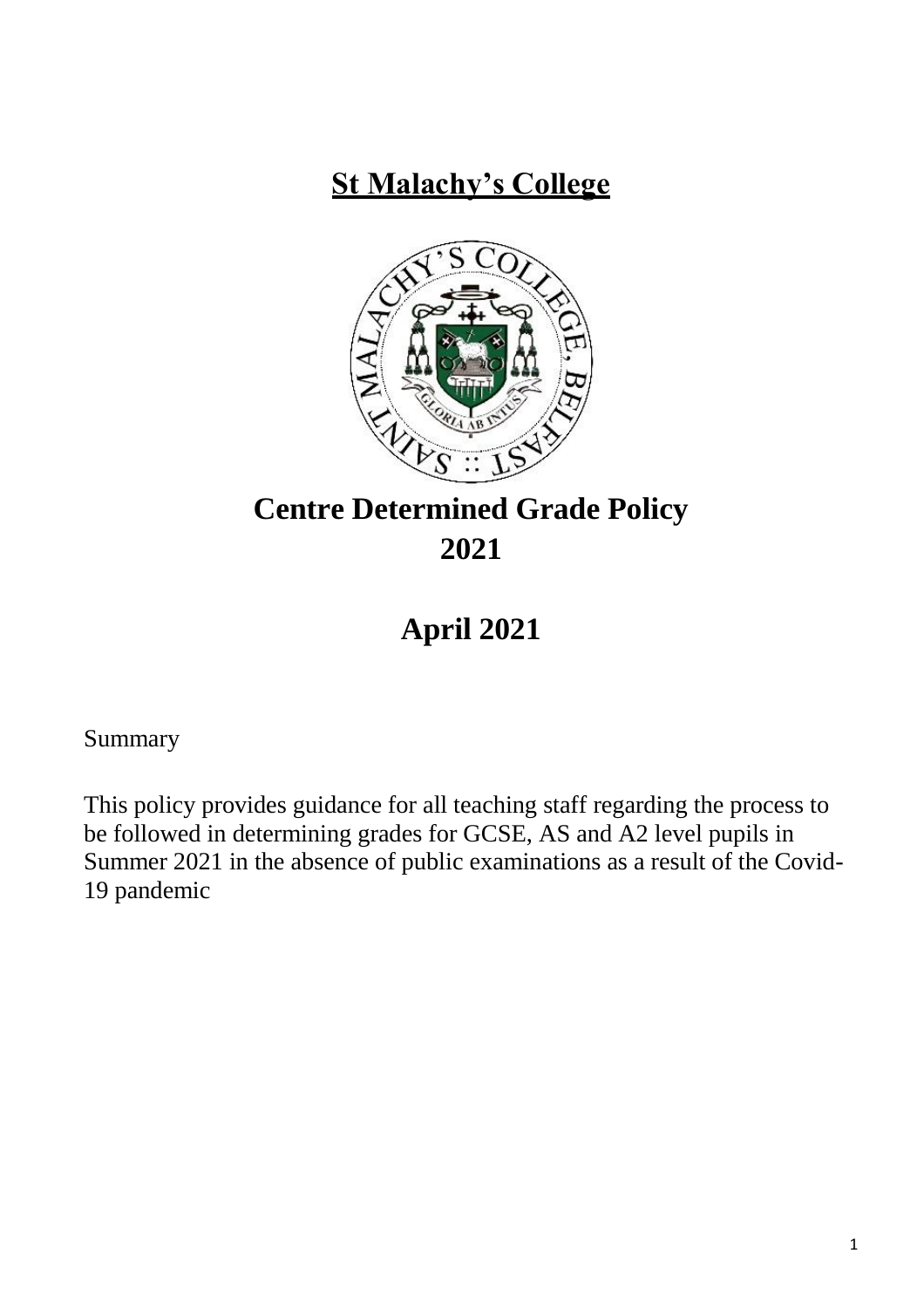| <b>Policy Responsibility:</b>                  | Mr P McBride (Head of Centre)                          |          |
|------------------------------------------------|--------------------------------------------------------|----------|
| <b>Draft version issued to Teaching Staff:</b> |                                                        | 12/04/21 |
| (sub-committee of the Board of Governors)      | Recommended by Standards & Achievements Committee:     | 21/04/21 |
| <b>Adopted by Board of Governors:</b>          |                                                        | 22/04/21 |
| <b>Final Version issued to Staff</b>           |                                                        | 22/04/21 |
| <b>Submitted to CCEA:</b>                      |                                                        | 23/04/21 |
| <b>Resubmitted to CCEA:</b>                    |                                                        | 05/05/21 |
|                                                | Edited with final updates and submitted to CCEA & JCQ: | 21/05/21 |
| <b>Authors:</b>                                | Mrs L Graham & Mrs S Rayot (Lead Assessors)            |          |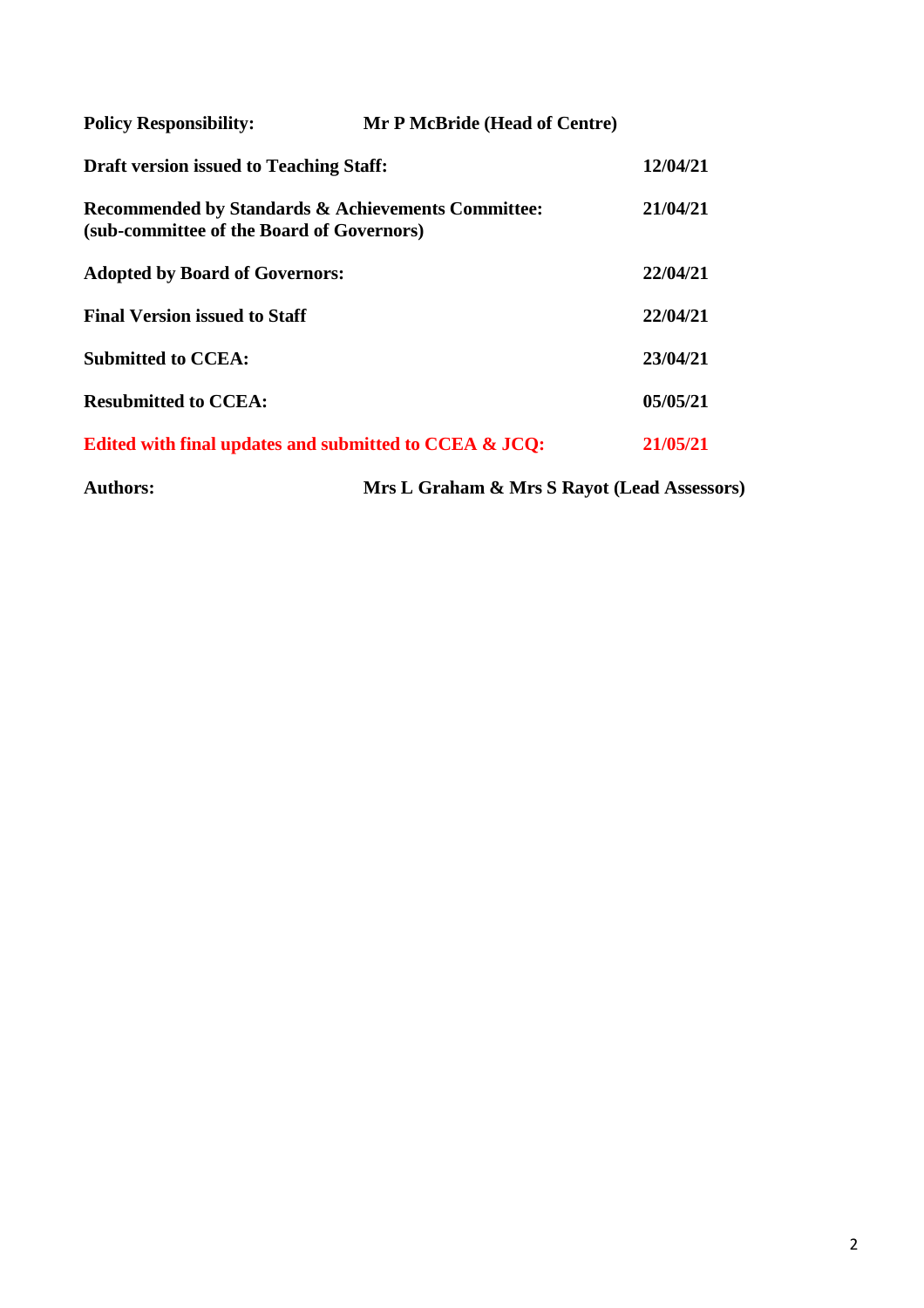#### **Statement of Intent**

The purpose of this policy is:

- to ensure that the effective operation of the Centre Determined Grades process produces fair, objective, consistent and timely outcomes within and across departments;
- to ensure that all staff involved in producing Centre Determined Grades know, understand and can complete their roles in the process as published by CCEA;
- to ensure that Centre Determined Grades are produced in line with the process as published by CCEA, using the professional judgement of teachers, with internal moderation, ensuring quality and accuracy of the grades submitted to CCEA; and
- to ensure that the centre meets its obligations in relation to relevant legislation.

It is the responsibility of everyone involved in the generation of Centre Determined Grades to read, understand and implement this policy. The Centre Determined Grades policy will be in line with **CCEA Alternative Arrangements – Process for Heads of Centre**, subject- specific guidance and other CCEA guidance and information issued in relation to Summer 2021. All staff involved in centre determined grades will support the implementation of alternative arrangements as set out by CCEA, including the CCEA review stage. Staff will familiarise themselves with all relevant guidance provided by CCEA, the JCQ requirements and the relevant centre policies.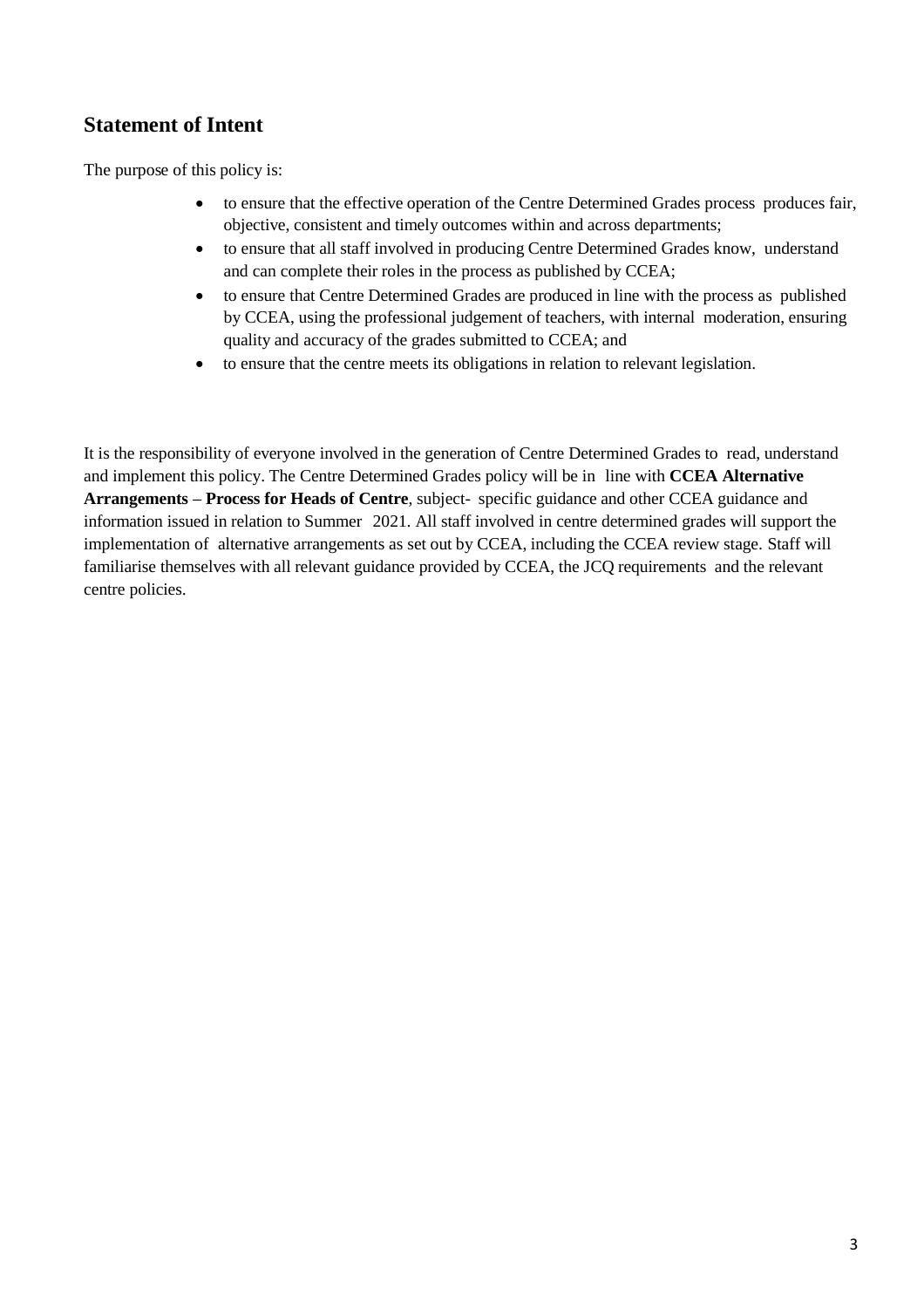#### **Process Overview**

There is a five step process for the Summer 2021 awarding arrangements as outlined in the **CCEA Alternative Arrangements – Process for Heads of Centre**. Internal deadlines relating to the steps of the CCEA process are provided in Appendix 1.

#### **Roles and Responsibilities**

Roles and responsibilities of **St Malachy's College** staff are outlined below:

#### **The Board of Governors**

The Board of Governors is responsible for approving the policy for producing Centre Determined Grades and must notify CCEA of arrangements should the Head of Centre be unavailable to confirm the Centre Determined Grades.

#### **The Head of Centre**

- The Head of Centre has overall responsibility for the centre as an examinations centre and will ensure the roles and responsibilities of all staff are defined.
- The Head of Centre will confirm that Centre Determined Grade judgements are accurate and represent the professional judgement made by staff.
- The Head of Centre will ensure that the method of determining grades by the centre (in line with processes published by CCEA) uses the professional judgement of teachers, with internal moderation and participation in an external review process set out by CCEA.
- The Head of Centre will work collaboratively with CCEA in terms of engaging with professional dialogue and the provision of evidence as requested.

#### **The Lead Assessors**

The Vice Principal and Head of Sixth Form who represented the College by attending the CCEA Chartered Institute of Educational Assessors (CIEA) training, will act as Lead Assessors in the centre and disseminate the content of the programme to all teachers involved in producing Centre Determined Grades.

- The Lead Assessors will also provide support to staff involved in producing Centre Determined Grades.
- They will support the Head of Centre in the quality assurance of the final Centre Determined Grades.
- They have a role in achieving a consistent approach across departments and authenticating the preliminary outcomes in subjects where there is only one teacher. This will be agreed on a case-by-case basis but may include, for example, the Head of Centre, VP Curriculum and Head of Sixth Form validating the outcomes after comparing them with outcomes in associated subject areas where applicable.

#### **The Examinations Officer**

- The Examinations Officer is responsible for ensuring accurate and timely entries are submitted to CCEA.
- They must ensure that all information from CCEA is shared promptly with all relevant staff.
- The Examinations Officer will ensure that they know, understand and can use the CCEA Centre Manager Applications.
- They will ensure that the centre's systems for data capture are enabled and that the Centre Determined Grades are submitted for each candidate entry by the published date(s) for Summer 2021.
- The Examinations Officer is responsible for the administration of the final Centre Determined Grades and for managing the post-results services within the centre.

#### **Heads of Departments/ Subject Leaders**

- Heads of Department /Subject Leaders are responsible for supporting departmental staff.
- They will disseminate all guidance and subject specific support material provided by CCEA and will ensure that all relevant staff conduct assessments under the appropriate levels of control and have the information required to make accurate and fair judgements.
- They will ensure that a Head of Department Checklist is completed for each qualification that they are submitting. (See Appendix 3a)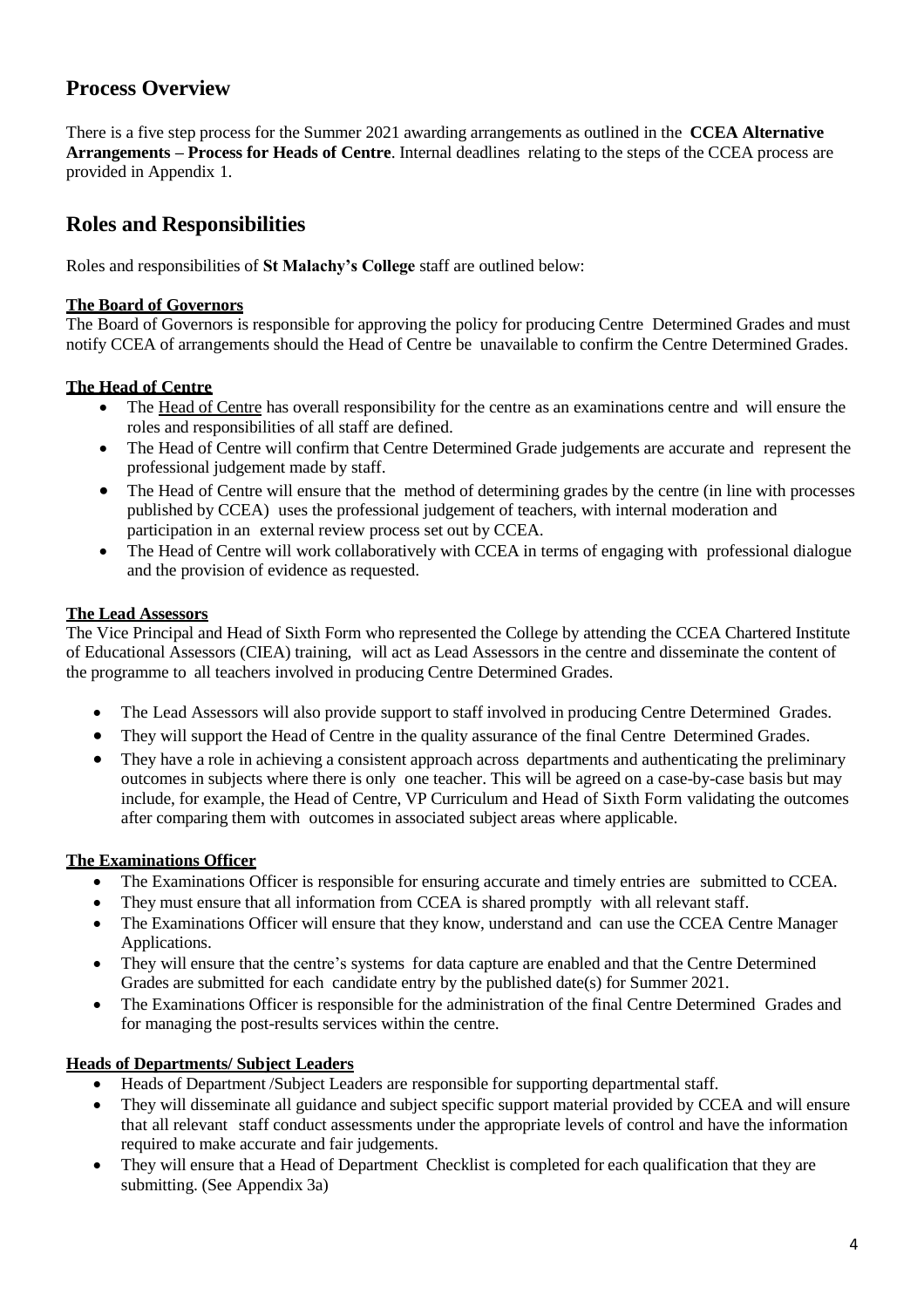Additional support and, where appropriate, quality assurance measures will be provided for recently appointed staff and newly qualified teachers.

#### **Subject Teachers**

- Subject Teachers are responsible for ensuring that they conduct assessments (which where possible should include the optional assessment resource provided by CCEA)
- under the centre's appropriate levels of control, where it is safe to do so, and that they have sufficient evidence, in line with the centre policy, to support Centre Determined Grades for each candidate they have entered for a qualification.
- They must ensure that the Centre Determined Grade they assign to each candidate is a fair, valid and reliable reflection of the assessed evidence available for each candidate.
- They must complete the Candidate Assessment Record (see appendix 3b) to include a description of the assessment evidence used, the level of control for each assessment considered, and any other evidence that explains the final Centre Determined Grade submitted.
- Teachers have the responsibility for internal standardisation and moderating candidates' work, in conjunction with departmental colleagues and Lead Assessors as required.
- They must securely store and be able to retrieve evidence to support their decisions.

#### **The SENCO**

- The SENCO will oversee and support all access arrangements
- The SENCO will keep records of the adjustments made
- The SENCO will provide information on individual student access arrangements which will be disseminated to all staff and inserted within the CAR.

The knowledge, expertise and professionalism of the staff of **St Malachy's College** is central to determining Centre Determined Grades.

## **Training, Support and Guidance**

Teachers involved in determining grades must attend any centre-based training provided. This includes regular briefings for Heads of Department/ Subject Leaders organized by the VP Curriculum. The information must then be disseminated to all staff involved in the Centre Determined Grades Process.

**St Malachy's College** will engage fully with all training and support that CCEA has provided, including webbased support and training. Further general and subject-specific support and guidance can be found on the CCEA website at [www.ccea.org.uk/](http://www.ccea.org.uk/)summer2021

The centre policy will be supported through training provided by CCEA to the Lead Assessors - Vice Principal Curriculum and Head of Sixth Form through the CIEA. These Lead Assessors will disseminate this training, along with information gleaned from the bi-weekly Principal's Briefings, to Heads of Department/Subject Leaders (8) March & 15 March 2021) and to all teachers involved in producing Centre Determined Grades. (Monday 22<sup>nd</sup> March 2021)

If Heads of Department/Subject Leaders are unable to attend subject support meetings, they must delegate to the most suitable alternative member of staff and ensure that the information is shared at the earliest possible opportunity with all relevant staff. Vice Principal Curriculum should be notified if no one from a department has been able to attend support meetings and she will consider how this is addressed.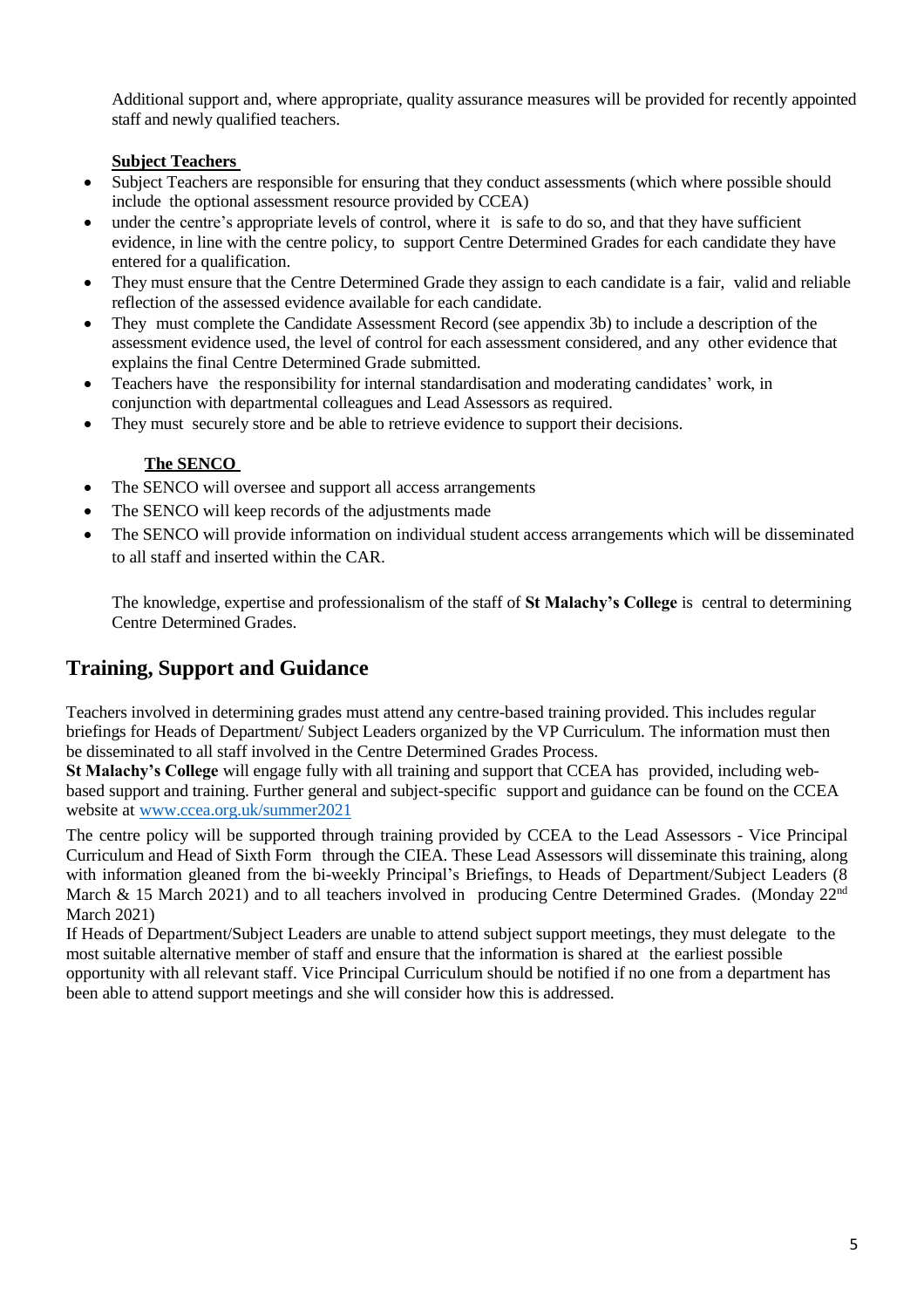## **Appropriate Evidence**

St Malachy's College will use a range of evidence in arriving at holistic Centre Determined Grades. To ensure fairness to all students, St Malachy's College and individual subject departments will identify and record the evidence they will use to inform grading decisions. Before any final grade is determined all candidates will be informed of the evidence to be used to determine grades through direct communication with subject teachers and a record of this will be kept. At A2/AS this will happen prior to 21 May 2021 and at GCSE prior to 4 June 2021. Parents will also be informed, with this information made available on the College website and explained within a virtual parent information session.

The list below indicates some examples of the types of evidence that will be considered across the range of subjects, and includes evidence which may be used when a substitution is required;

- Mock examinations\*\* completed in March/April 2021(including components of languages carried out in December 2020);
- CCEA/WJEC assessment resources provided in March 2021 to be used during April & May 2021;
- CCEA/WJEC past papers;
- CCEA Single Award Science marks & grades (March 2020 & November 2020);
- Continuous Assessment Tasks\*\* (CATs) class tests carried out under teacher supervision, completed Sept- Dec 2020 & April- May 2021;
- Coursework or Controlled assessments, even where not completed where applicable to certain subjects, i.e. subjects in which coursework is a significant element;
- Other assessments completed during the Year 11 GCSE course and conducted under high control (specified within the subject evidence list)
- $\bullet$  Other work completed during the AS course, (not the grade awarded)- only used for A2;  $\ast$
- Other work completed in class and/or at home. \*

\*Where there is variance from the rest of the students within the subject cohort for a particular student, for example as a result of absence, the actual evidence used and the rationale for the variance will be recorded in the Candidate Assessment Record. In these extreme and rare cases other work, completed in class and/or home and examples of work from AS may have to be used as evidence when students, who due to ongoing pastoral matters, are unable to be present on site and have been unable to complete any of the other examples of Appropriate Evidence listed above. Wherever possible high level control evidence will be used for substituted evidence.

\*\* Mock Examinations used in March 2021, had been prepared for January 2021. It is usual practice within the College for the Continuous Assessments Tasks and Mock Examinations to provide significant challenge for students. These assessments are used to assess thoroughly the skills and content required, ensuring that students recognise the need for adequate preparation still required over the Spring & Summer months when they would normally engage in externally set formal examinations. This fact will be considered when grading Mock Examinations and using it as a piece of evidence to inform the holistic CDG for each student.

Appendix 2 outlines the levels of control for each example of evidence which may be used. Appendix 5 provides an overview of evidence used in each subject area, at each level of entry.

**St Malachy's College** will base all evidence on the relevant CCEA qualification specifications as set out in the **CCEA Alternative Arrangements – Process for Heads of Centre**. A record of the evidence to be used in each subject area, at each level will be held centrally within the College.

**St Malachy's College** has taken into account the information provided by CCEA about unit omissions (per Statement by the Minister for Education regarding Unit omissions on 17 Dec. 2020) before the cancellation of examinations. These are detailed on the Summer 2021 Information Pre-Examination Cancellation section of the CCEA website.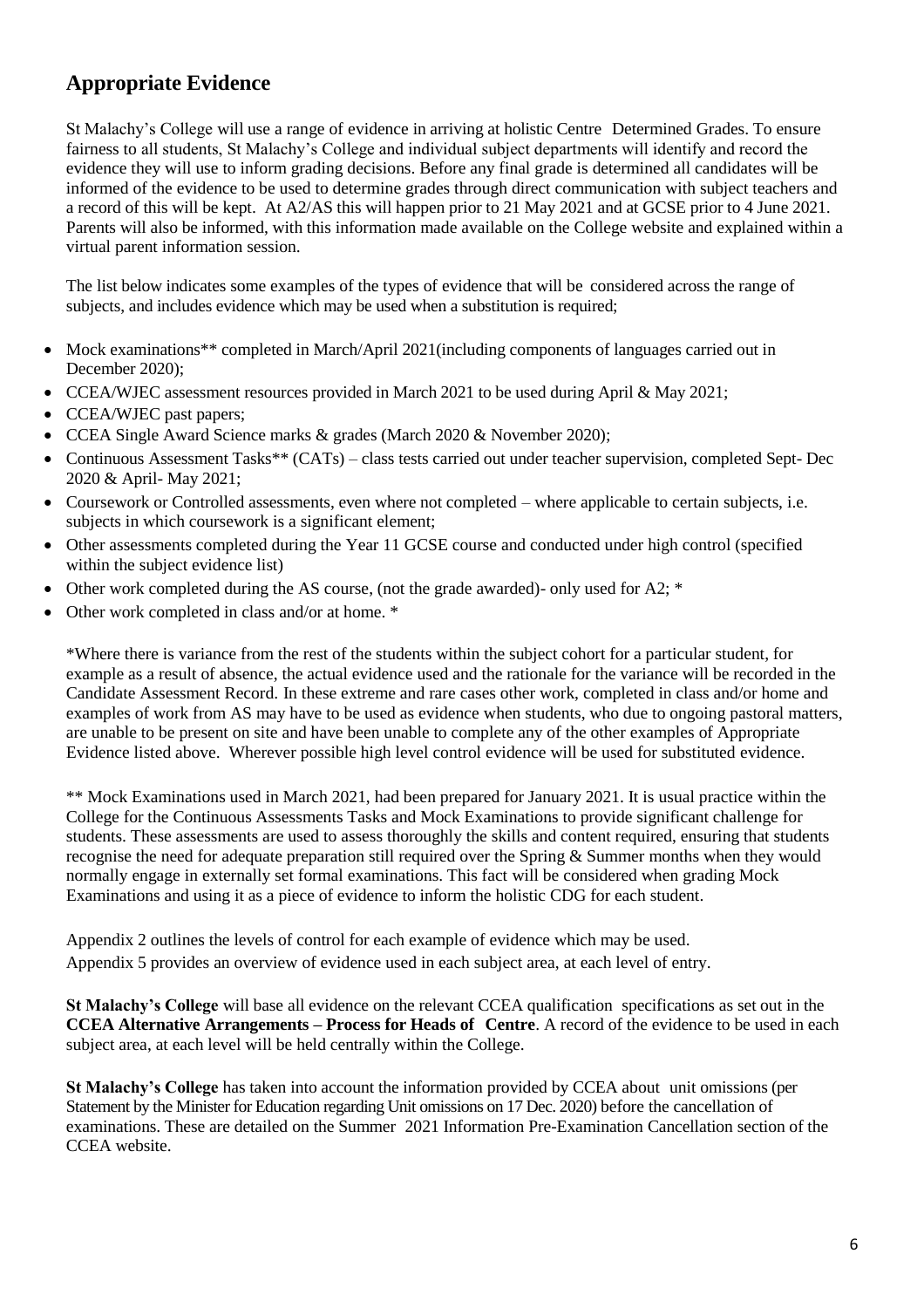**St Malachy's** is taking account of disruption that candidates have faced to their learning as a result of COVID-19 by constructing assessments that are based on the learning that is most secure for the candidates. Teachers will be provided with details of disruption to individual pupils' learning due to Covid -19 for each candidate prior to awarding the final CDGs.

Any adaptations that have been made will be recorded in the checklists provided by CCEA and will be based on the **CCEA Alternative Arrangements – Process for Heads of Centre**.

## **Centre Determined Grades**

**St Malachy's College** will determine grades based on evidence that reflects the standard at which a candidate is performing, i.e. their demonstrated knowledge, understanding and skills in regard to the specification content they have covered.

To make accurate judgements, teachers must have a clear understanding of:

- the range of skills, knowledge and understanding covered by the specification;
- the assessment requirements and the structure of the specification;
- the grade descriptions at key grades;
- the level of demand of the qualification assessments; and
- the weighting of each component/unit and the type of assessment.

Information on these aspects for each qualification will be drawn from the CCEA specification, specimen assessment materials, past papers, controlled assessment/coursework assessment tasks, and Chief Examiner and Principal Moderator reports, which are available on the CCEA website at **[www.ccea.org.uk](http://www.ccea.org.uk/)**

All teachers will complete the Overview Sheet of Candidate Assessment Records and will forward to their Head of Department/Subject Leader. All teachers are responsible for ensuring that all evidence has been stored safely and is accessible to support the CCEA Review of Evidence and Award process. It is important that decisions are justified and recorded to show how the evidence was used to arrive at a fair and objective grade.

The following CCEA documentation must be fully and accurately completed and retained securely within the examination vault.

- Candidate Assessment Records; (Individual, when required or the Overview Spreadsheet)
- Head of Department Checklists and Departmental Assessment Evidence Grid; and
- Head of Centre Declaration
- Evidence

#### **Internal Standardisation**

In subjects where there is more than one teacher and/or class in the department, it is a requirement to carry out internal standardisation. The purpose of internal standardisation is to provide teachers with confidence in the grades they have assigned, to ensure fairness and objectivity of decisions, and to ensure consistency in the application of mark schemes, assessment criteria and standards. This allows for any teachers' differences to be resolved.

Where only one teacher is involved in the assessment process, best practice would be to involve another colleague (either within the College or from the NBALC) with appropriate expertise and experience within the curriculum area to verify standards.

Internal standardisation should include cross-checking of marking across the full range of marks and include candidates from each class.

The Candidate Assessment Records or similiar (see Appendix 3b) should form the basis of discussions around decisions made.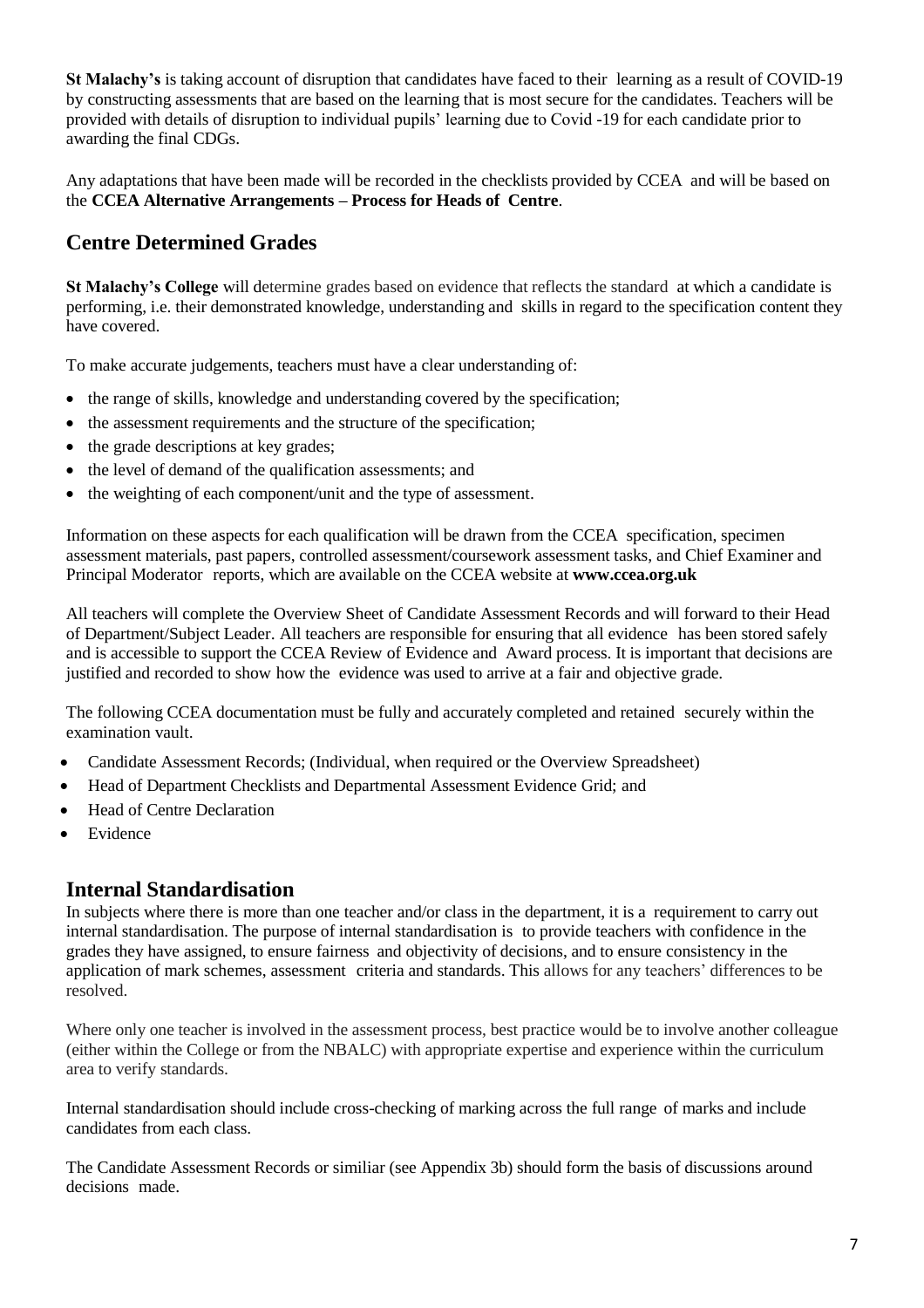As a result of the internal standardisation process, it may be necessary for a teacher or the Head of Department to adjust the original decision:

- to match the standards as established and understood in the guidance provided; and
- to bring judgements into line with those of other teachers in the department.

In the context of internal standardisation, any necessary decisions may be made by the Head of Department, or an alternative member of the team with more relevant experience. These decisions must be made in consultation with the Lead Assessors. They should complete the relevant checklist, which will record any adjustments and relevant information.

#### **Head of Centre Moderation and Declaration**

**St Malachy's College** undertakes to have a consistent approach across departments/subjects. A sub group of Senior Leaders will carry out moderation across the whole centre, to include a review of marking and the internal standardisation arrangements, and will investigate whether decisions have been justified. Unexplained grade profiles will be considered and may result in a review of the evidence used or remarking. A record of decisions should be retained.

The subgroup of Senior Leaders will include

- **Head of Centre,**
- **Vice Principal Curriculum,**
- **Vice Principal Pastoral ( GCSE & AS level only),**
- **Head of Sixth Form**
- **Senior Pastoral Leader/SENCO.**

The moderation exercise will include professional discussions with Heads of Department. **The subgroup of Senior Leaders** will consider both the subject and centre outcomes based on the evidence available.

The Head of Centre will submit a declaration on behalf of the centre. This will include a confirmation that the Centre Determined Grades for candidates are a true representation of their performance.

#### **Access Arrangements and Special Consideration**

Where candidates have agreed access arrangements or reasonable adjustments (for example a reader or scribe), St Malachy's College will make every effort to ensure that these arrangements are in place when assessments are being taken. Details on access arrangements can be found in the JCQ document [Adjustments](https://www.jcq.org.uk/wp-content/uploads/2020/08/AA-regs-2020-2021-version-for-website.pdf) for candidates with disabilities and learning [difficulties,](https://www.jcq.org.uk/wp-content/uploads/2020/08/AA-regs-2020-2021-version-for-website.pdf) which is available on the JCQ website. The SENCO will ensure that access arrangements and reasonable adjustments are in place to support all students entitled to such arrangements.

As public examinations have been cancelled, the normal application process to the awarding organisation for special consideration will not apply this summer in the usual manner.

However, where illness or other personal circumstances, covered by the JCQ guidelines, might have affected the candidate's standard of performance, St Malachy's College, in consultation with relevant heads of department, will take account of this when making judgements. The centre will record how they have determined any impact of illness or personal circumstances and how this was incorporated into their judgements in the Candidate Assessment Record. St Malachy's College will ensure consistency in the application of special consideration by following the guidance on pages 4–7 of the JCQ document A guide to the [special consideration](https://www.jcq.org.uk/wp-content/uploads/2020/08/A-guide-to-the-spec-con-process-202021-Website-version.pdf) process, with [effect](https://www.jcq.org.uk/wp-content/uploads/2020/08/A-guide-to-the-spec-con-process-202021-Website-version.pdf) from 1 [September](https://www.jcq.org.uk/wp-content/uploads/2020/08/A-guide-to-the-spec-con-process-202021-Website-version.pdf) 2020.

Year Heads, Heads of School (KS4 & 5) and Vice Principal Pastoral in consultation with the Examinations Officer will collate all relevant information in regards to pupils' illness or special circumstances and in line with the JCQ tariffs as outlined in the JCQ document, a tariff will be awarded and the rationale for same. Medical or other relevant evidence will be provided as appropriate and will be held centrally. Lost learning, where relevant will be taken into consideration in the evidence used. (Subject Teachers and Heads of Department will have access to this information through the CAR Sheets within SIMs.)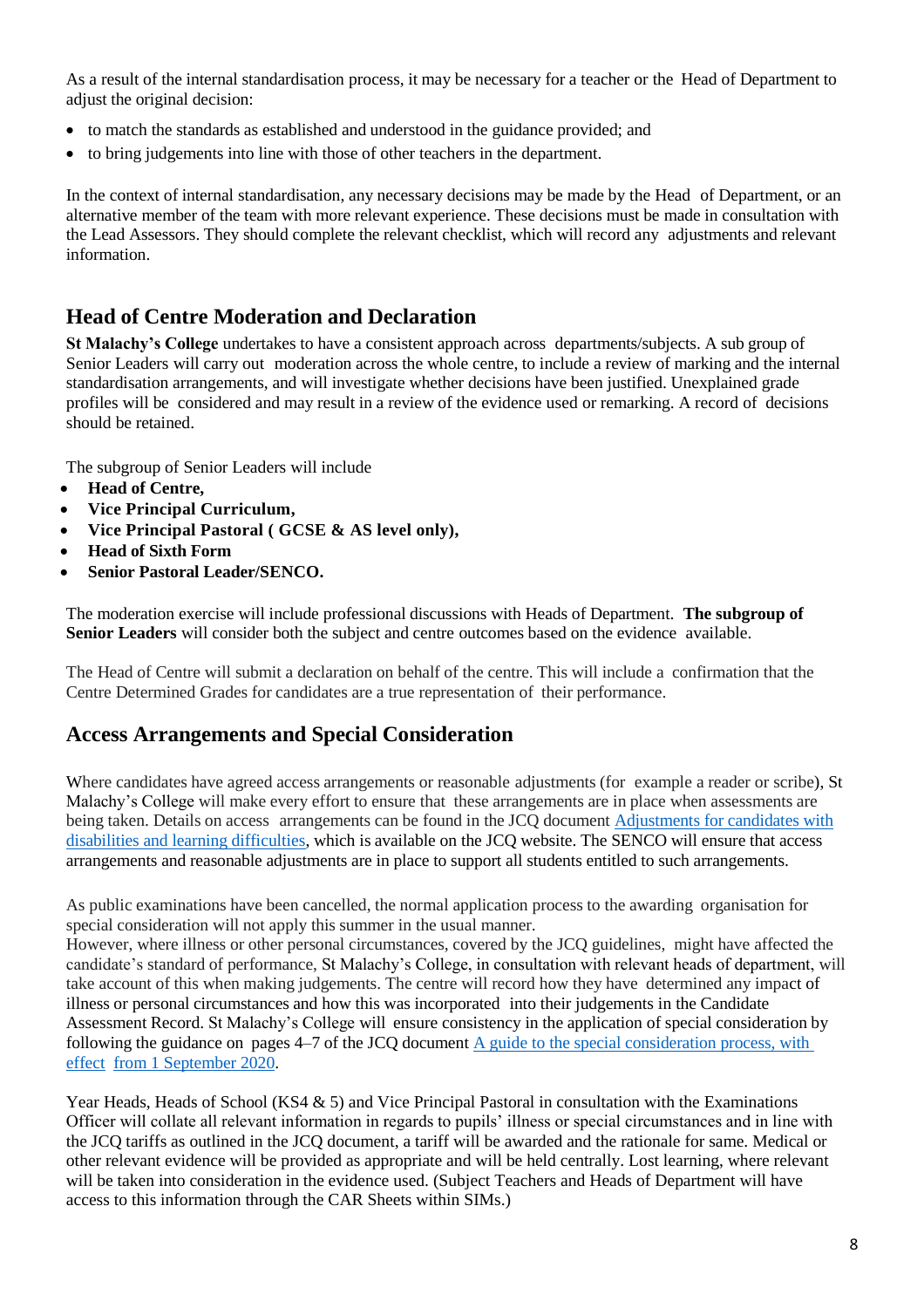## **Bias and Discrimination**

**St Malachy's College** will fulfil its duties and responsibilities concerning relevant equality and disability requirements.

The Lead Assessors, who engaged in the CIEA training, will disseminate guidance gained from the training on potential bias in judgements, including the challenges and solutions relevant to a holistic approach to assessing the validity of assessment judgements. This will include information on:

- sources of unfairness and bias (situations/contexts, difficulty, presentation and format, language, conditions for assessment and marker pre-conceptions);
- minimising bias (how to minimise bias in questions and marking, and hidden forms of bias); and bias in teacher assessments.

To avoid bias and discrimination, all staff involved in Centre Determined Grades will consider that:

- unconscious bias can skew judgements;
- the evidence should be valued for its own merit as an indication of performance and attainment;
- Centre Determined Grades should not be influenced by positive or challenging personal circumstances, character, behaviour, appearance, socio-economic background, or the performance of candidates' siblings;
- unconscious bias is more likely to occur when quick opinions are formed; and
- having effective internal standardisation will help to ensure that there is consideration from different perspectives.

#### **Recording Decisions and Retention of Evidence and Data**

It is fundamental that teachers and Heads of Department maintain records that show how Centre Determined Grades have been produced and internally standardised, including the rationale for decisions in relation to individual marks/grades. All evidence used to support the grade determined for each candidate will be stored securely in the examination vault.

It is essential that there are robust, accurate and secure records of decisions (departmental and whole school level) and retention of evidence to comply with data protection legislation and in anticipation of centre moderation and the CCEA Review of Evidence and Award process and potential appeals.

When requested, evidence will be uploaded by the Examinations Officer via the CCEA application used to submit the Centre Determined Grades and within the 48 hour timescale.

The following CCEA documentation must be fully and accurately completed and retained securely within the examination vault.

- Candidate Assessment Records; (Individual, when required or the Overview Spreadsheet)
- Head of Department Checklists and Departmental Assessment Evidence Grid; and
- Head of Centre Declaration
- Evidence

#### **Confidentiality**

**St Malachy's College** will not disclose any candidates' Centre Determined Grades in advance of the official issue of results. This is in keeping with the centre's GDPR policy and CCEA requirements.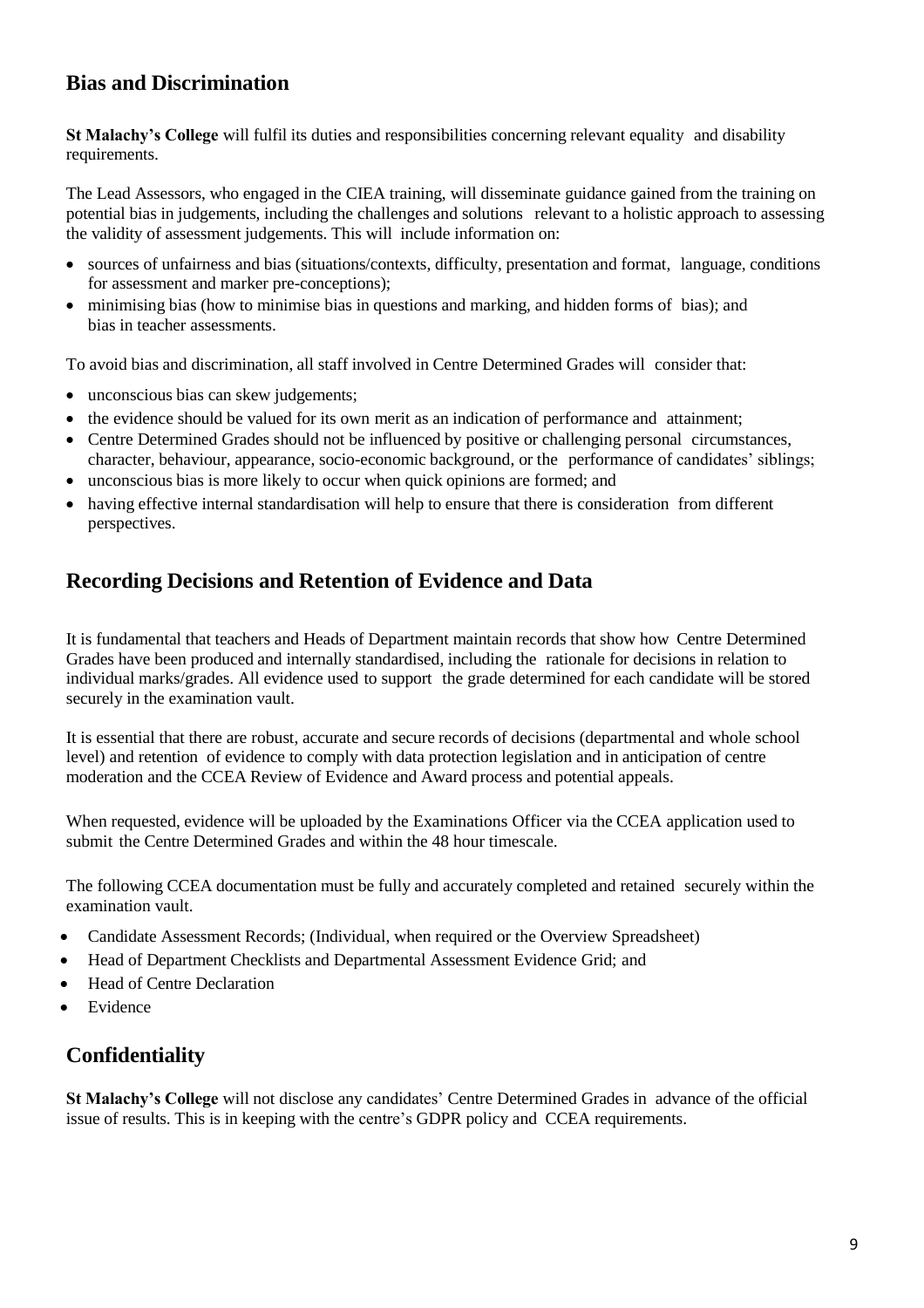## **Malpractice/Maladministration**

**St Malachy's College** will act ethically, to uphold the integrity of the qualifications system and to report potential cases of malpractice or maladministration to CCEA for investigation. There may be instances where the centre or individual teachers are put under improper pressure from a candidate or their parent/guardian to influence the decision-making on a grade. Any improper pressure must first be reported to the Lead Assessors, who will, when appropriate, report to CCEA, who may investigate this as potential malpractice or maladministration.

Other examples of potential malpractice include:

- deception;
- improper assistance to a candidate;
- failure to appropriately authenticate a candidate's work;
- over-direction of candidates in preparation for assessments;
- the centre submitting grades not supported by evidence or that they know to be inaccurate;
- centres entering candidate(s) who were not originally intending to cash in a grade in the Summer 2021 series;
- failure to engage as requested with CCEA during the review stage of the process; and
- failure to keep appropriate records of decisions made and Centre Determined Grades.

The consequences of malpractice or maladministration are as published in the JCQ guidance [Suspected](https://www.jcq.org.uk/wp-content/uploads/2020/09/Malpractice_20-21_v2-1.pdf) [Malpractice:](https://www.jcq.org.uk/wp-content/uploads/2020/09/Malpractice_20-21_v2-1.pdf) Policies and Procedures*,* which is available on the

JCQ website, and include the risk of a delay to candidates receiving their grades, up to and including removal of centre status.

## **Private Candidates**

For subjects where entries have been made for private candidates, St Malachy's College will ensure that they have sufficient evidence to confidently submit an objective Centre Determined Grade. This evidence, where possible, should include a current Mock Assessment (March 2021) along with sections from the CCEA assessment resource or an appropriate adaptation of the assessment resource. Thereafter, decisions for the private candidate should be made with the same approach as for all other candidates entered by St Malachy's College.

## **Exceptional Teaching Arrangements**

For subjects where entries have been made for candidates who are registered pupils of the College but educated off site through the Education Authority, St Malachy's College will ensure that it has sufficient evidence to confidently submit an objective Centre Determined Grade.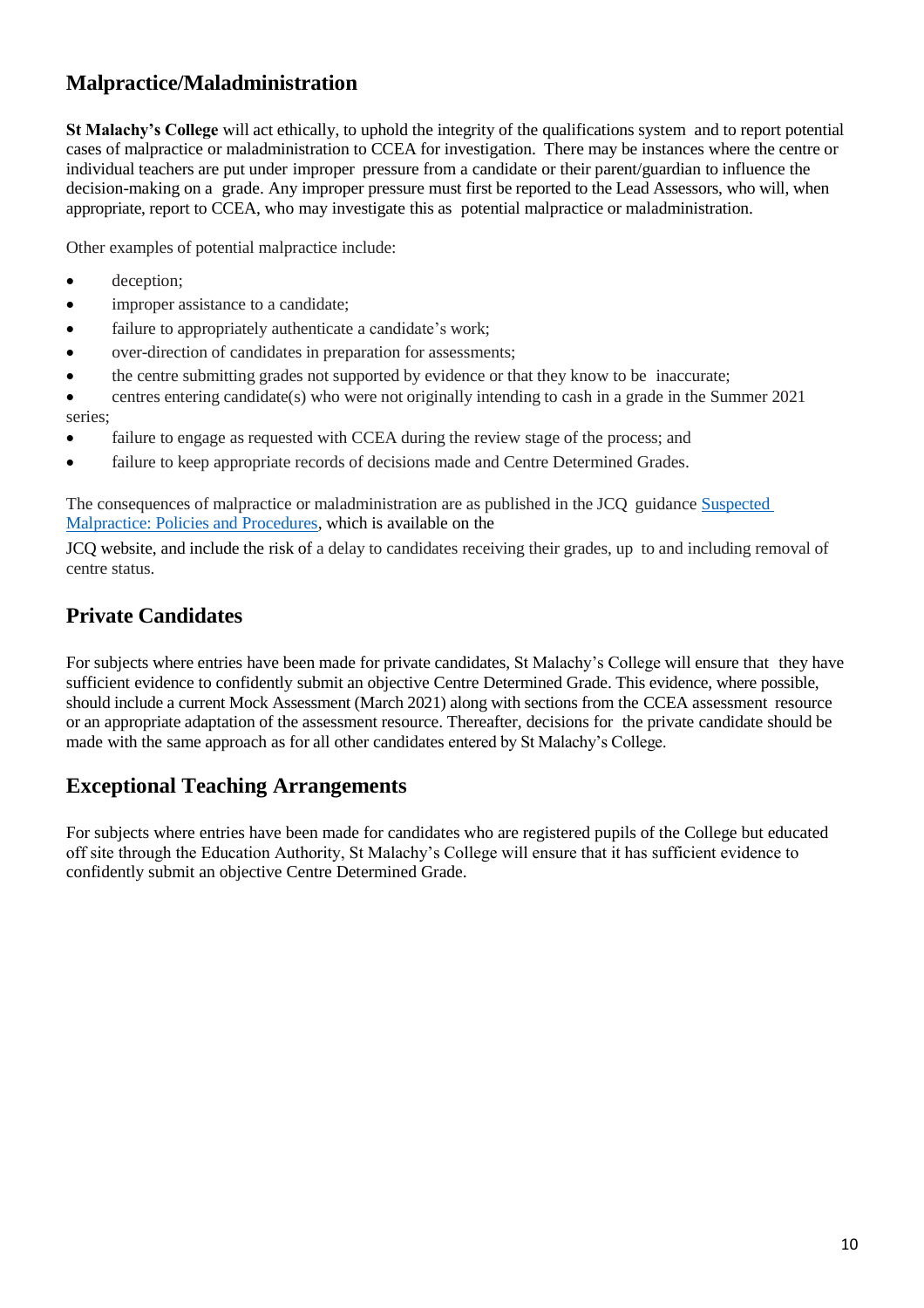#### **Shared Education Consortium Arrangements**

- within North Belfast Area Learning Community (NBALC)

For subjects where entries have been made for St Malachy's College candidates who have been taught in another school within the NBALC, it is the responsibility of the teaching centre to determine the grade subject to their own policy.

- For subjects which are taught in both centres, St Malachy's College will consult with the teaching centre and compare evidence on student performance in both centres to determine an agreed grade.
- For subjects which are not delivered in St Malachy's College, the teaching centre will provide the evidence on student performance and St Malachy's College will submit the Centre Determined Grade on the basis of the information provided by the teaching school.

The teaching school will provide a timetable for the assessment schedule and the nature of the assessments that will take place in the teaching school in order to confirm arrangements for pupils and parents.

St Malachy's College has final responsibility for submitting a Centre Determined Grade and must have access to all available students' evidence in the event of this being requested as part of the CCEA sampling process. St Malachy's College will liaise with the teaching school to agree where the evidence will be stored and the format that this will take.

If CCEA undertake a more extensive review of the grades submitted as part of a consortium arrangement, the Head of Centre and Vice Principal Curriculum in St Malachy's College will engage in professional dialogue with the Head of Centre in the teaching school in order to address any concerns.

## **Conflicts of Interest**

To protect the integrity of assessments, staff must declare any potential conflicts of interest to the Head of Centre. Instances when there may be a conflict include teaching and preparing members of their family or close friends for qualifications that include internally assessed components.

The Head of Centre will take the appropriate actions to manage any potential conflicts of interest arising with centre staff, following the requirements set out in **CCEA's Alternative Arrangements – Process for Heads of Centre** document issued in March 2021. If the Head of Centre declares a conflict of interest, he will delegate to the Lead Assessors.

**St Malachy's College** will also carefully consider the requirements of their centre policies, particularly in relation to the separation of duties and personnel to ensure fairness in later process reviews and appeals.

## **Internal Appeals Procedure Relating to Centre Determined Grades**

A written internal appeals procedure is available to permit candidates recourse in relation to the production of a Centre Determined Grade. St Malachy's College's internal appeals procedure is available for staff, candidates and parents on the centre website at [https://www.stmalachyscollege.com/.](https://www.stmalachyscollege.com/) It outlines the roles and responsibilities for centre staff and provides clarity on the various steps in the internal procedure. The various steps of the internal appeals procedure are timebound and in line with CCEA requirements. Candidates will be updated at each stage and will be informed in writing of the outcomes and recourse procedures.

#### **Requirements as a JCQ Registered Centre**

**St Malachy's College** has reviewed and amended, where necessary, all assessment and examinationrelated policies and procedures in line with the JCQ General [Regulations for](https://www.jcq.org.uk/wp-content/uploads/2020/09/Gen_regs_approved_centres_20-21_FINAL.pdf) [Approved](https://www.jcq.org.uk/wp-content/uploads/2020/09/Gen_regs_approved_centres_20-21_FINAL.pdf) Centres, 1 [September](https://www.jcq.org.uk/wp-content/uploads/2020/09/Gen_regs_approved_centres_20-21_FINAL.pdf) 2020 to 31 August 2021 to ensure appropriateness for the unique context of Summer 2021 qualifications.

- **Curriculum Policy – 2021**
- **Complaints Policy - 2021**
- **Appeals Policy- 2021**
- **Assessment Policy 2021**
- **Examinations Policy - 2021**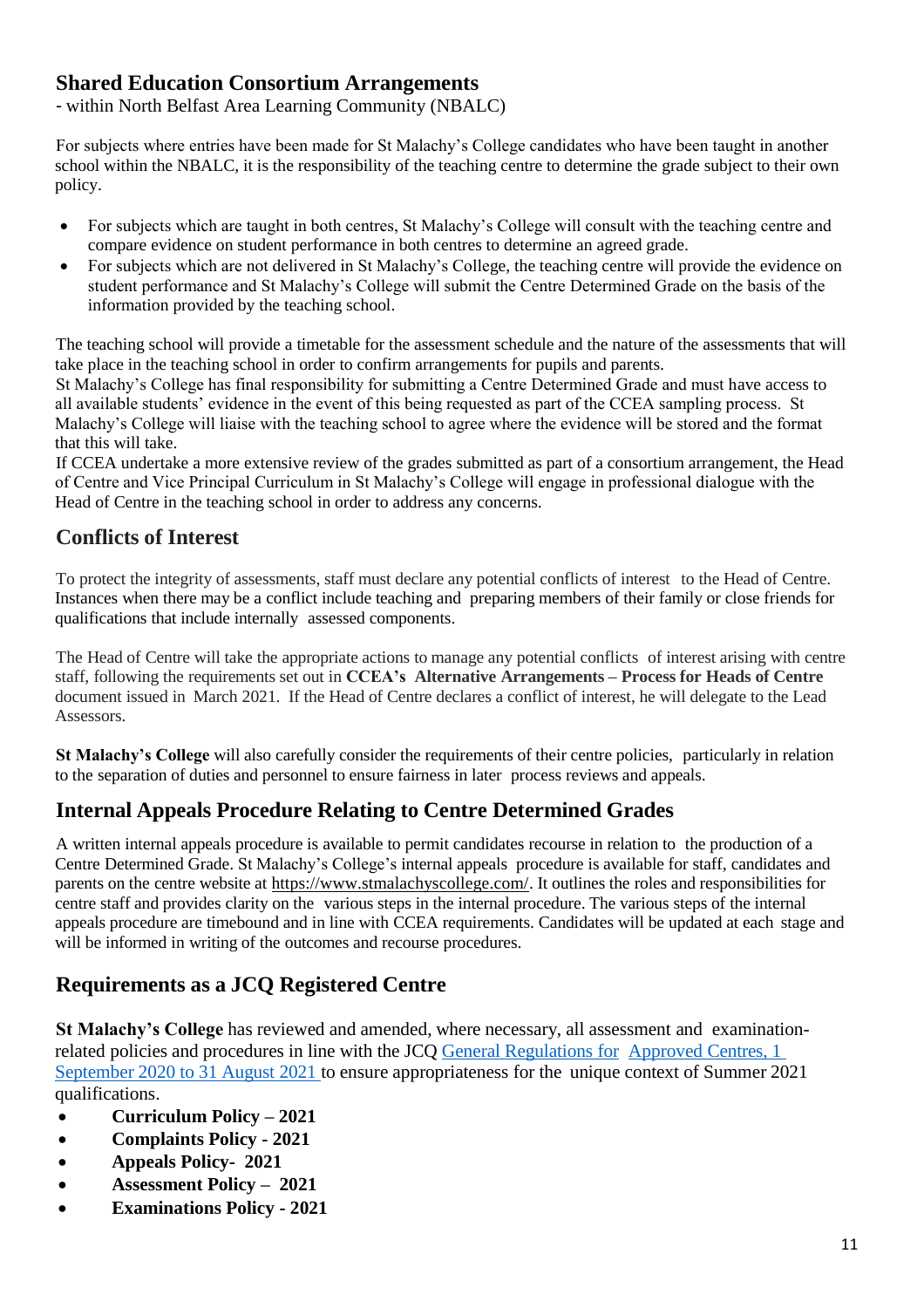**Controlled Assessment / Coursework Policy- 2021**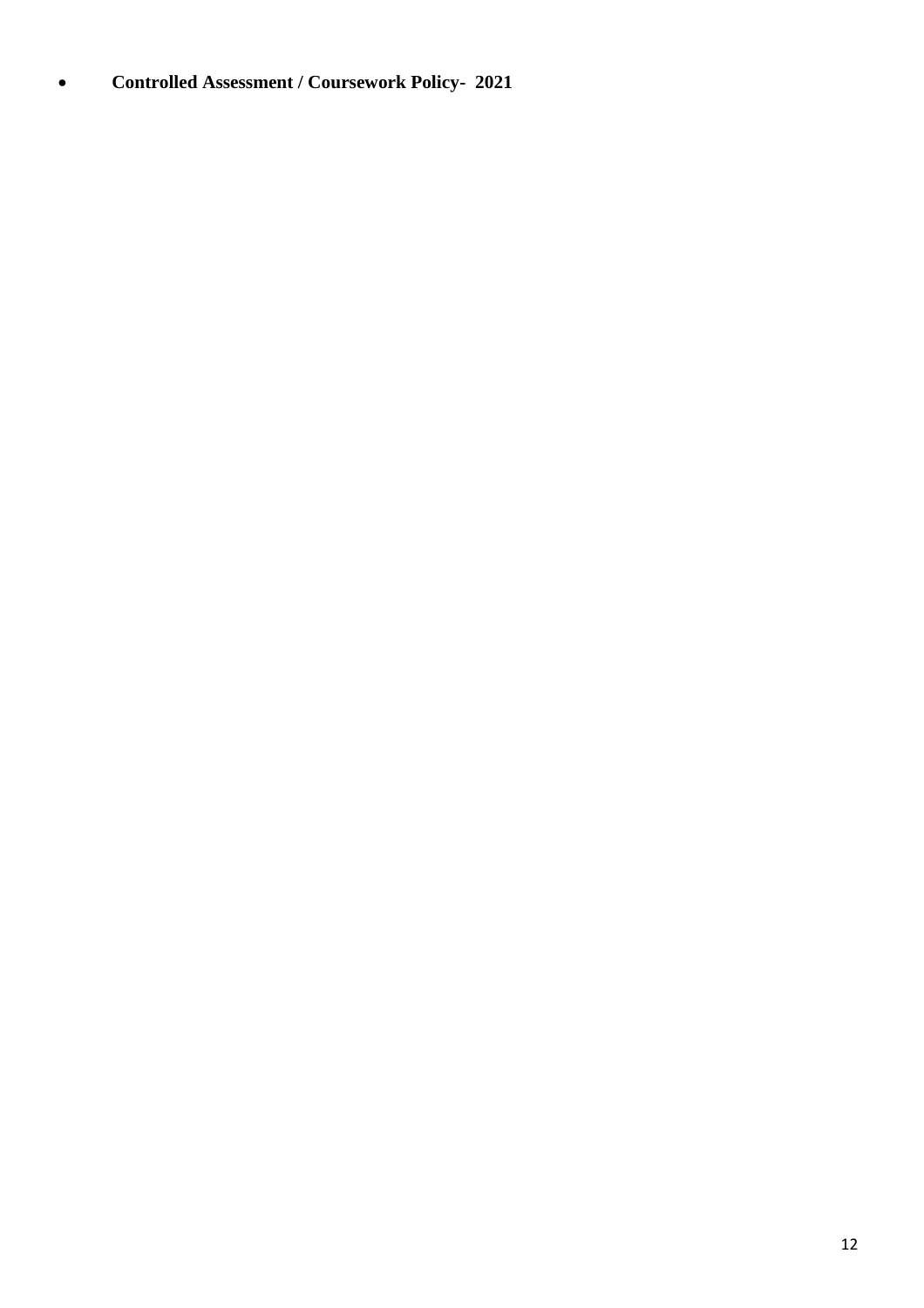## **APPENDIX 1 FIVE STEP AWARDING PROCESS**

|    | <b>Step and Indicative</b><br><b>Timeframe</b>                                                                          | <b>Activity</b>                                                                                                                                                                                                         | <b>Personnel</b>                                                                    | <b>Internal Deadlines</b>                                                                 |
|----|-------------------------------------------------------------------------------------------------------------------------|-------------------------------------------------------------------------------------------------------------------------------------------------------------------------------------------------------------------------|-------------------------------------------------------------------------------------|-------------------------------------------------------------------------------------------|
|    |                                                                                                                         |                                                                                                                                                                                                                         |                                                                                     |                                                                                           |
|    | Guidance,<br><b>Information</b><br>and Readiness<br>(March, April)                                                      | CCEA guidance documentation<br>shared and understood by all<br>involved staff. Centre fully<br>participates in support offered by<br>CCEA and other partner bodies, such<br>as EA and CCMS.                             | Centre<br>Leadership<br>Team, Heads of<br>Department<br>(HoD) and<br>teaching staff | 23 April 2021                                                                             |
| 1  |                                                                                                                         | Centres agree their quality assurance<br>process to ensure consistency across<br>teachers, subjects and departments.                                                                                                    | Centre<br>Leadership<br>Team, HoD and<br>teaching staff                             | 16 April 2021                                                                             |
|    |                                                                                                                         | Centre policy for awarding Centre<br>Determined Grades developed,<br>documented and shared with all staff.<br>Policies to be sent to CCEA by 23 April so<br>they are available for review<br>at grade submission stage. | Centre<br>Leadership<br>Team                                                        | 16 April 2021                                                                             |
|    |                                                                                                                         | Preliminary consideration of value of<br>available evidence                                                                                                                                                             | Centre<br>Leadership<br>Team and HoD                                                | 16 April                                                                                  |
| 2  | <b>Evidence</b><br><b>Gathering and</b><br><b>Provision of</b><br><b>Assessment</b><br><b>Resource</b><br>(March, April | Completion and marking of defined<br>assessments in line with centre<br>policy; for example, this could<br>comprise CCEA assessment<br>resources which will be available from<br>April 2021.                            | Centre<br>Leadership<br>Team, HoD and<br>teaching staff                             | 7 May - AS/A2<br>21 May - GCSE                                                            |
|    | and May)                                                                                                                | All other available evidence collated<br>and documented                                                                                                                                                                 | Centre<br>Leadership<br>Team, HoD and<br>teaching staff                             | $6$ May $-$ AS/A2<br>20 May - GCSE                                                        |
|    | Centre<br>Professional<br><b>Judgement</b><br>and                                                                       | All available evidence moderated in<br>line with centre policy                                                                                                                                                          | Centre<br>Leadership<br>teaching staff                                              | $6$ May $-$ AS/A2<br>CGD Day 1: 7 May<br>Team, HoD and 20 May - GCSE<br>CDG Day 2: 21 May |
| 3. | <b>Moderation</b><br>(April and<br>May)                                                                                 | Any potential bias in Centre<br>Determined Grades and outcomes<br>considered                                                                                                                                            | HoD and<br>teaching staff                                                           | $6$ May $-$ AS/A2<br>20 May - GCSE                                                        |
|    |                                                                                                                         | <b>Centre Determined Grade outcomes</b><br>reviewed by Lead Assessors & SLT                                                                                                                                             | Centre<br>Leadership<br>Team                                                        | 11-14 May $-$ AS/A2<br>24-28 May -GCSE                                                    |
|    |                                                                                                                         | Head of Centre sign-off and<br>submission of Centre Determined<br>Grades                                                                                                                                                | Head of Centre                                                                      | 21 May $-$ AS $/$ A2<br>4 June – GCSE                                                     |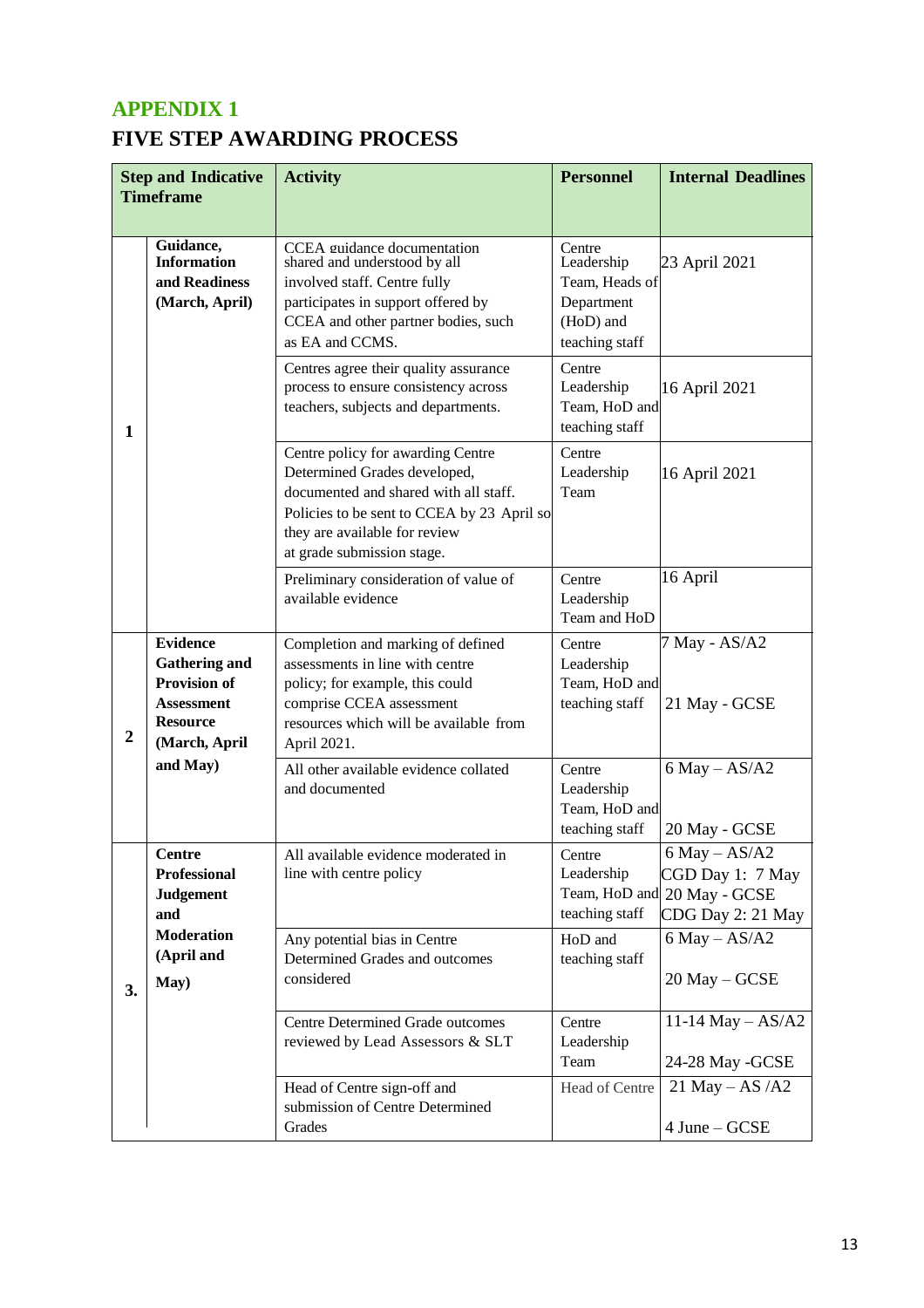#### ALL DEADLINES ONLY RELEVANT TO CCEA

|   | <b>Step and</b><br><b>Indicative</b><br><b>Timeframe</b>                   | <b>Activity</b>                                                                                                                                                      | <b>Personnel</b>                               | <b>Internal</b><br><b>Deadlines</b> |
|---|----------------------------------------------------------------------------|----------------------------------------------------------------------------------------------------------------------------------------------------------------------|------------------------------------------------|-------------------------------------|
|   | <b>Review of</b><br>Evidence and                                           | Centre evidence and grade outcomes<br>reviewed                                                                                                                       | <b>CCEA</b><br>personnel                       |                                     |
| 4 | Award<br>(June and<br>July)                                                | If evidence submitted is considered<br>reasonable, centre grades proceed to<br>award. If necessary, additional<br>evidence requested and reviewed.                   | <b>CCEA</b><br>personnel                       |                                     |
|   |                                                                            | Where CCEA still has concerns,<br>there will be engagement with the<br>centre and, in some cases, this may<br>require the centre to re-run their<br>grading process. | <b>Head of Centre</b><br>and CCEA<br>personnel |                                     |
| 5 | Post-Award<br><b>Review</b><br><b>Service</b><br>(August and<br>September) | After the issue of results, students<br>will have the right to appeal to their<br>centres and to CCEA.                                                               | <b>Head of Centre</b><br>and CCEA<br>personnel |                                     |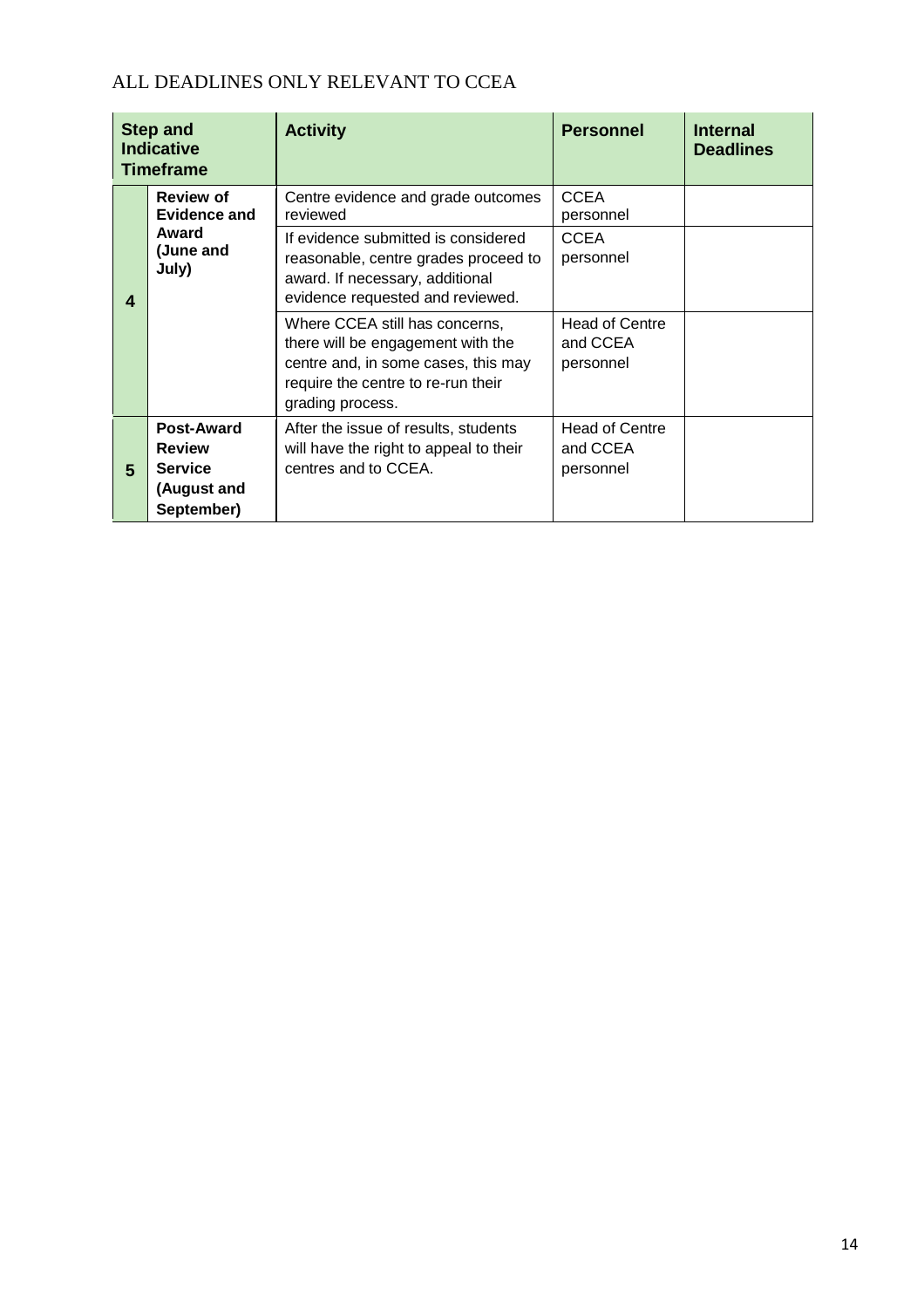## **APPENDIX 2 DEFINITIONS OF LEVELS OF CONTROL**

Levels of control for the conditions under which students have completed assessments that are internally marked in school are defined as High, Medium and Limited at GCSE. These definitions also align with the conditions of control for GCE and other CCEA qualifications. In recording the levels of control for evidence to be used in Centre Determined Grades for Summer 2021, the following should be used.

| <b>High</b>    | The use of resources is tightly prescribed. The centre must ensure that:                                                                                                                                                                                                                                                                                                                                                                                                                                                                                                                                                                                    |
|----------------|-------------------------------------------------------------------------------------------------------------------------------------------------------------------------------------------------------------------------------------------------------------------------------------------------------------------------------------------------------------------------------------------------------------------------------------------------------------------------------------------------------------------------------------------------------------------------------------------------------------------------------------------------------------|
|                | all students are within direct sight of the teacher/supervisor throughout the<br>$\bullet$<br>session(s);<br>display materials which might provide assistance are removed or covered;<br>there is no access to email, the internet or mobile phones;<br>students complete their work independently;<br>interaction with other students does not occur; and<br>no assistance of any description is provided.<br>٠                                                                                                                                                                                                                                            |
| <b>Medium</b>  | Students do not need to be directly supervised at all times. The use of resources,<br>including the internet, is not tightly prescribed. Centres should ensure that:<br>there is sufficient evidence to ensure that the individual work can be<br>authenticated; and<br>the work an individual student submits for assessment is their own.<br>If work has been completed in groups, teachers must ensure that they can determine<br>and assess the individual student's contribution to the work.<br>If work has been completed remotely, it may be useful to ask questions about what<br>they did and how/why they did it, to help authenticate the work. |
| <b>Limited</b> | Work is completed without any direct supervision and would not normally<br>contribute to assessable outcomes.                                                                                                                                                                                                                                                                                                                                                                                                                                                                                                                                               |

For more information, see the Summer 2021 Assessment [Arrangements](https://ccea.org.uk/examiner-centre-support/examinations-support/summer-2021-assessment-arrangements) page on the CCEA website.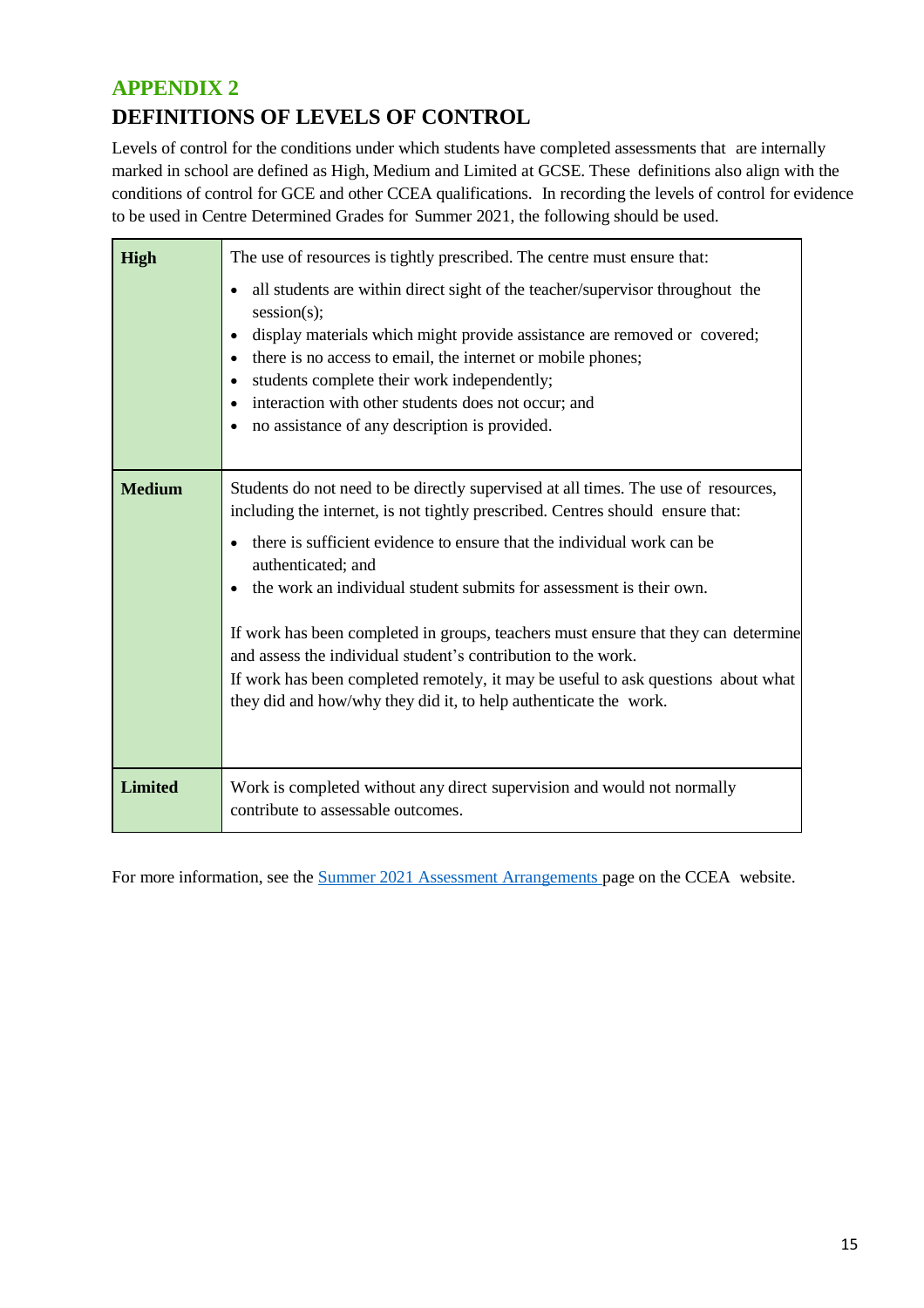## **APPENDIX 3 CENTRE CHECKLISTS**

## **Appendix 3a: Head of Department Checklist**

#### **This must be completed for the overall cohort, one for each subject at each qualification level.**

| <b>Centre Name:</b>              |  |
|----------------------------------|--|
| <b>Centre Number:</b>            |  |
| <b>Specification Title/Code:</b> |  |
| Level:                           |  |

The Head of Department must complete the following checklist before submitting subject outcomes for internal centre moderation.

| <b>Checklist</b><br>Y/N                                                                                                                                                                                                                                                                                                                |                                                                     |  |  |  |
|----------------------------------------------------------------------------------------------------------------------------------------------------------------------------------------------------------------------------------------------------------------------------------------------------------------------------------------|---------------------------------------------------------------------|--|--|--|
| 1. Candidates' grades have been determined using only the evidence detailed in the<br>Candidate Assessment Record and this evidence is available, if requested, for review.                                                                                                                                                            |                                                                     |  |  |  |
|                                                                                                                                                                                                                                                                                                                                        | 2. The evidence has been authenticated as the candidates' own work. |  |  |  |
| 3. Internal standardisation has been completed in line with the School Assessment and Centre<br>Determined Grades policies. Records have been retained detailing all staff involved in the<br>process, work reviewed, judgements and adjustments made as a result of internal<br>standardisation. These records are readily available. |                                                                     |  |  |  |
| 4. Consideration has been given to ensure that judgements are fair, free from bias and<br>compatible with legislative requirements in respect of equality and discrimination.                                                                                                                                                          |                                                                     |  |  |  |
| 5. Where applicable, the candidates were given their approved access arrangements while<br>producing the evidence contributing to the final grade, and the access arrangements have<br>been documented.                                                                                                                                |                                                                     |  |  |  |
| 6. Where applicable, special consideration was given to the candidates if they were<br>disadvantaged when producing their evidence contributing to their final grade, according<br>to the JCQ Special Consideration Guidance, and this has been documented.                                                                            |                                                                     |  |  |  |
| 7. Subject cohort outcomes have been compared with those of previous years, and any<br>significant changes can be justified with evidence.                                                                                                                                                                                             |                                                                     |  |  |  |
| 8. The Centre Determined Grades for this subject have been signed off as accurate by the<br>Head of Department and one other teacher within the subject. (The Head of Centre may<br>provide the second signature where there is a one-teacher department.)                                                                             |                                                                     |  |  |  |
| Provide detail and justification where you have indicated 'N' to any of the above:                                                                                                                                                                                                                                                     |                                                                     |  |  |  |
| <b>Head of Department:</b>                                                                                                                                                                                                                                                                                                             |                                                                     |  |  |  |
| Signature:<br>Date:                                                                                                                                                                                                                                                                                                                    |                                                                     |  |  |  |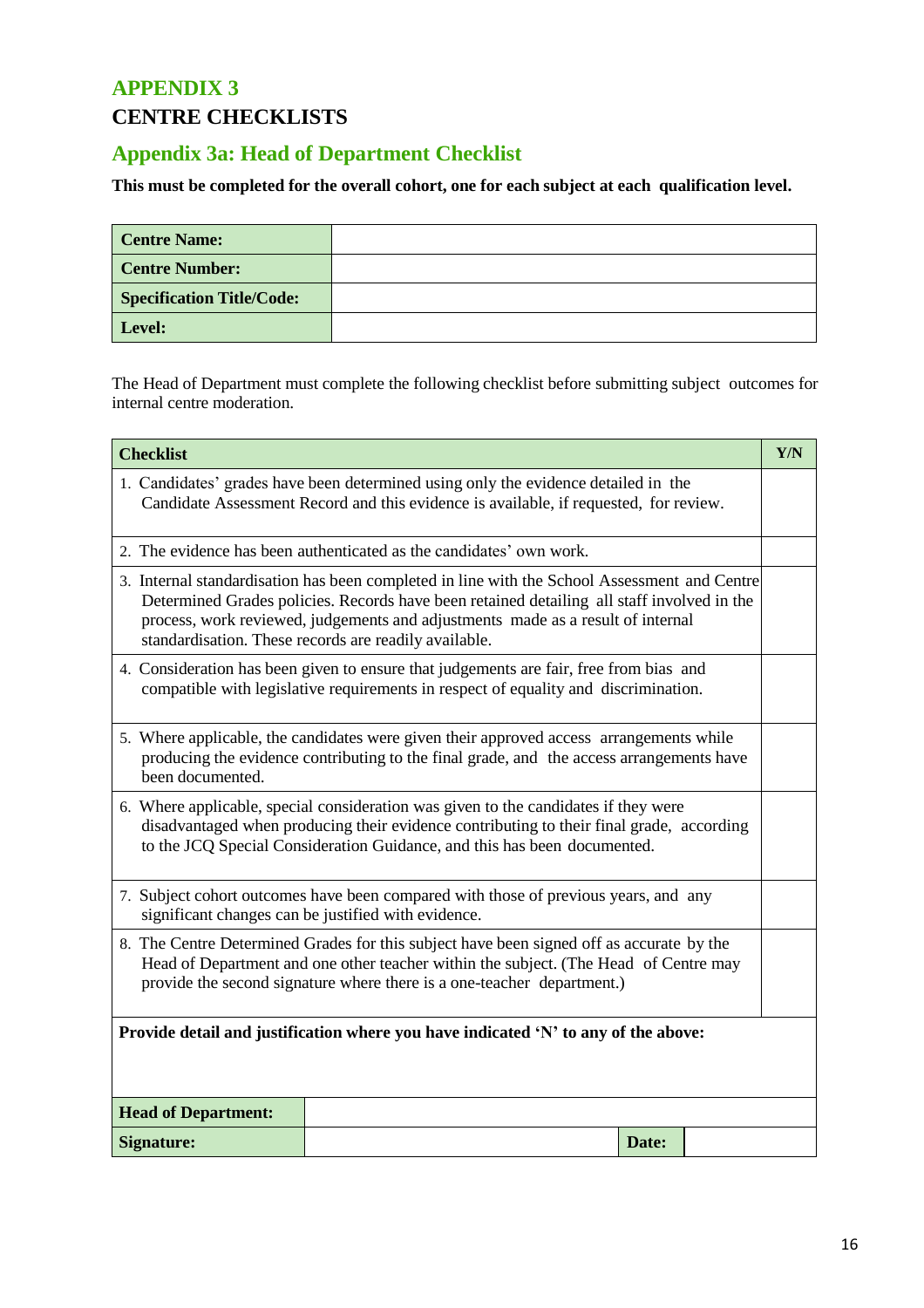#### Departmental Assessment Evidence Grid

#### **This must be completed by the Head of Department for the overall cohort, one for each subject at each qualification level.**

Please detail the assessments used for the subject cohort (for example CCEA assessment resource, mock examination, controlled assessment and/or homework).

Indicate which assessment objectives were covered, as relevant, in each piece of evidence (Y/N), and whether the assessment was conducted with a High (H), Medium (M) or Limited (L) level of control. A definition of levels of control is [provided.](https://ccea.org.uk/document/7905)

|             |                            |             | <b>Assessment 1</b> | <b>Assessment 2</b>                                                                                                                                              | <b>Assessment 3</b> | <b>Assessment 4</b> |
|-------------|----------------------------|-------------|---------------------|------------------------------------------------------------------------------------------------------------------------------------------------------------------|---------------------|---------------------|
|             | Type of Assessment         |             |                     |                                                                                                                                                                  |                     |                     |
|             | Level of Control H, M, L   |             |                     |                                                                                                                                                                  |                     |                     |
|             | AO1                        | ${\rm Y/N}$ |                     |                                                                                                                                                                  |                     |                     |
|             | AO2                        | Y/N         |                     |                                                                                                                                                                  |                     |                     |
| Unit $_{-}$ | AO3                        | Y/N         |                     |                                                                                                                                                                  |                     |                     |
|             | AO4                        | Y/N         |                     |                                                                                                                                                                  |                     |                     |
|             | AO5                        | Y/N         |                     |                                                                                                                                                                  |                     |                     |
|             | AO1                        | Y/N         |                     |                                                                                                                                                                  |                     |                     |
|             | AO2                        | Y/N         |                     |                                                                                                                                                                  |                     |                     |
| Unit $_{-}$ | AO3                        | Y/N         |                     |                                                                                                                                                                  |                     |                     |
|             | AO4                        | Y/N         |                     |                                                                                                                                                                  |                     |                     |
|             | AO5                        | Y/N         |                     |                                                                                                                                                                  |                     |                     |
|             | AO1                        | Y/N         |                     |                                                                                                                                                                  |                     |                     |
|             | AO2                        | Y/N         |                     |                                                                                                                                                                  |                     |                     |
| Unit_       | AO3                        | Y/N         |                     |                                                                                                                                                                  |                     |                     |
|             | AO4                        | Y/N         |                     |                                                                                                                                                                  |                     |                     |
|             | AO5                        | Y/N         |                     |                                                                                                                                                                  |                     |                     |
|             |                            |             |                     | If an assessment objective has been omitted at cohort level and/or further adaptations to<br>assessments have been made, please briefly outline the reasons why: |                     |                     |
|             |                            |             |                     |                                                                                                                                                                  |                     |                     |
|             | <b>Head of Department:</b> |             |                     |                                                                                                                                                                  |                     |                     |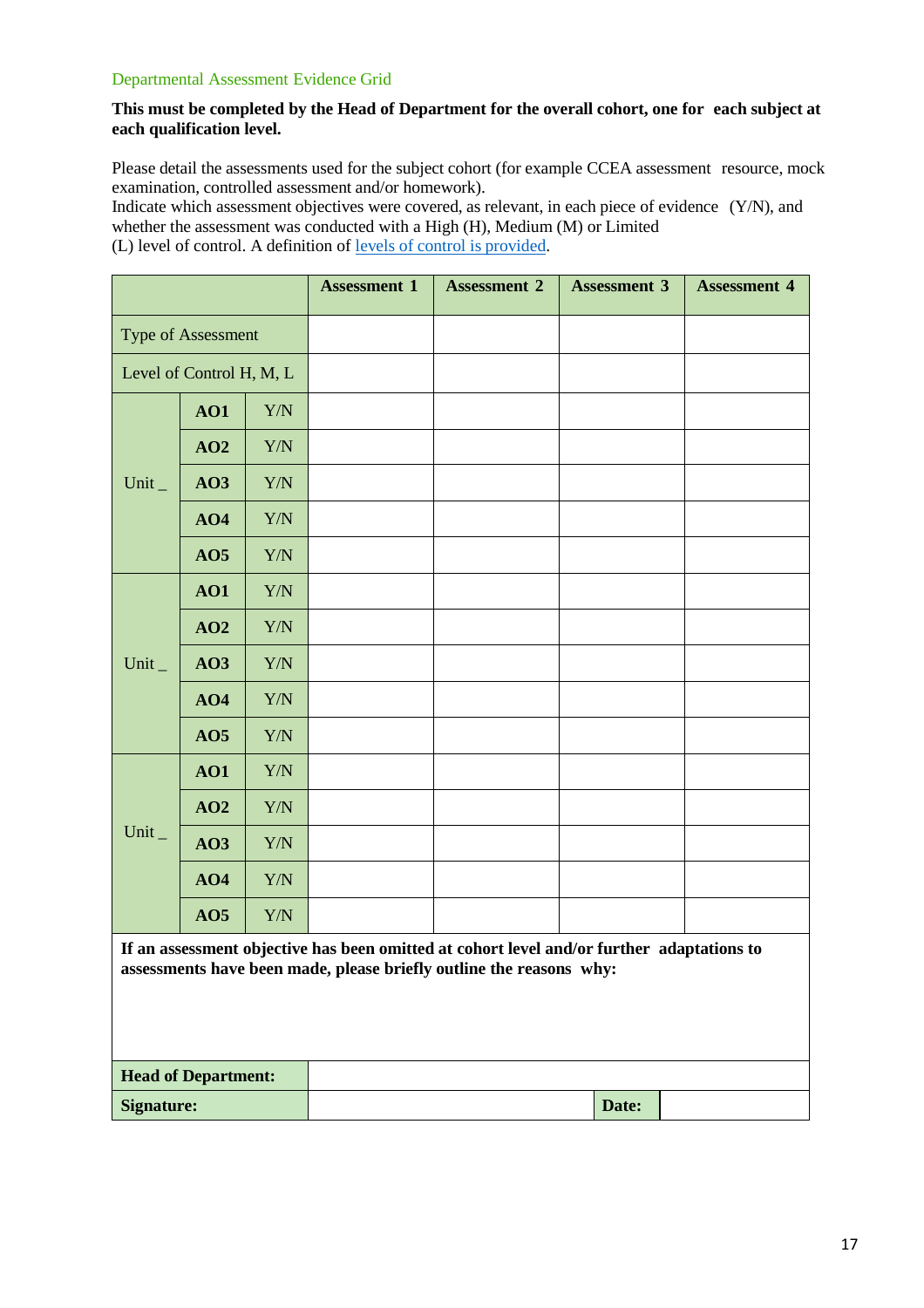# **Appendix 3b: Candidate Assessment Record**

A CAR Excel Overview sheet of each class/ subject area will be produced and shared with subject teachers. This will then be further populated by the subject teacher with all relevant assessment information and the final CDG. In special cases where a candidate forms part of the sample requested by CCEA or in cases where further detail regarding sections 1,2 or 3 is required, the subject teacher must complete a CAR Sheet for the individual students identified.

| <b>Candidate Name:</b>   |  |
|--------------------------|--|
| <b>Candidate Number:</b> |  |
| <b>Centre Name:</b>      |  |
| <b>Centre Number:</b>    |  |
| Subject:                 |  |

| <b>Section 1: COVID-Related Disruption – Learner Context</b>                                                                                                   | Y/N |  |
|----------------------------------------------------------------------------------------------------------------------------------------------------------------|-----|--|
| Did the candidate face additional disruption to their teaching and learning as a result of<br>COVID-19, when compared with their class peers?                  |     |  |
| Was there any other specific disadvantage considered for this candidate in arriving at their<br>Centre Determined Grade, when compared with their class peers? |     |  |
| If 'yes', please provide details of the action taken to ensure the candidate was not<br>disadvantaged (for example, content reduction):                        |     |  |

| <b>Section 2: Access Arrangements and Special Consideration</b>                                                                                                        |  |  |
|------------------------------------------------------------------------------------------------------------------------------------------------------------------------|--|--|
| Is the candidate entitled to access arrangements?                                                                                                                      |  |  |
| Were the approved access arrangements in place during the assessments used in candidate<br>evidence?                                                                   |  |  |
| Please provide details:                                                                                                                                                |  |  |
|                                                                                                                                                                        |  |  |
|                                                                                                                                                                        |  |  |
| Record any enhancements to the mark as a result of a special consideration in line with<br><b>Tariff</b><br><b>JCQ</b> – A Guide to the Special Consideration Process. |  |  |
|                                                                                                                                                                        |  |  |
| <b>Reason for Special Consideration tariff:</b>                                                                                                                        |  |  |
|                                                                                                                                                                        |  |  |
|                                                                                                                                                                        |  |  |
|                                                                                                                                                                        |  |  |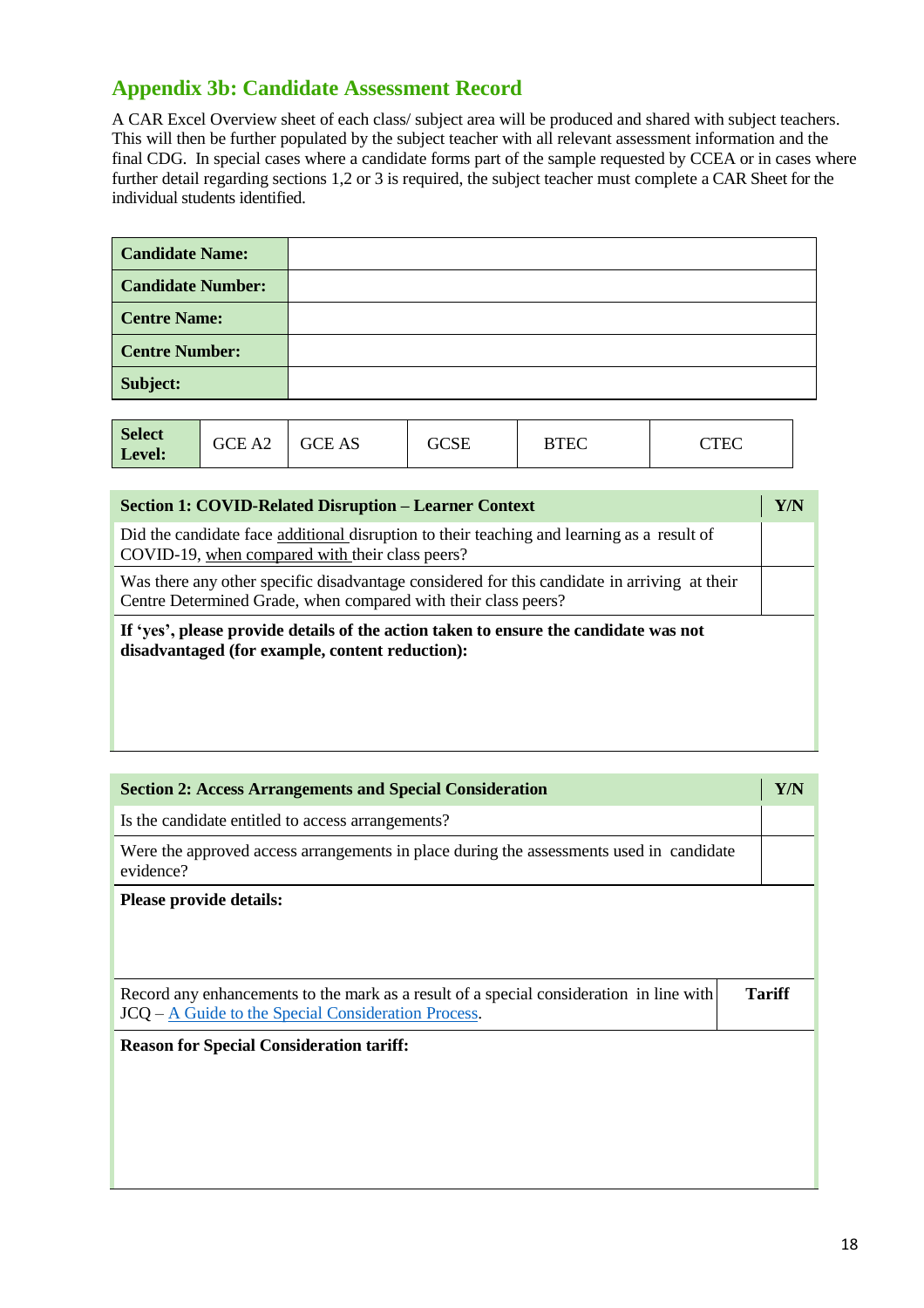#### **Candidate Assessment Record** (continued)

#### **Section 3: Subject-Level Assessment of Individual Candidate Evidence**

Record student attainment for each of the assessments contributing towards the overall grade awarded. Attainment for each assessment may be captured by recording marks in percentages and/or grades.

|                     | Date of | Mar<br>$\sim$ | Gra |
|---------------------|---------|---------------|-----|
| <b>Assessment 1</b> |         |               |     |
| <b>Assessment 2</b> |         |               |     |
| <b>Assessment 3</b> |         |               |     |
| <b>Assessment 4</b> |         |               |     |
|                     |         |               |     |
|                     |         |               |     |

**Overall Grade Awarded**

Please provide any additional information that you feel is relevant to support the grade awarded. In line with your policy, this should include justification of any variation from the **Departmental Assessment Evidence Grid** (maximum 50 words):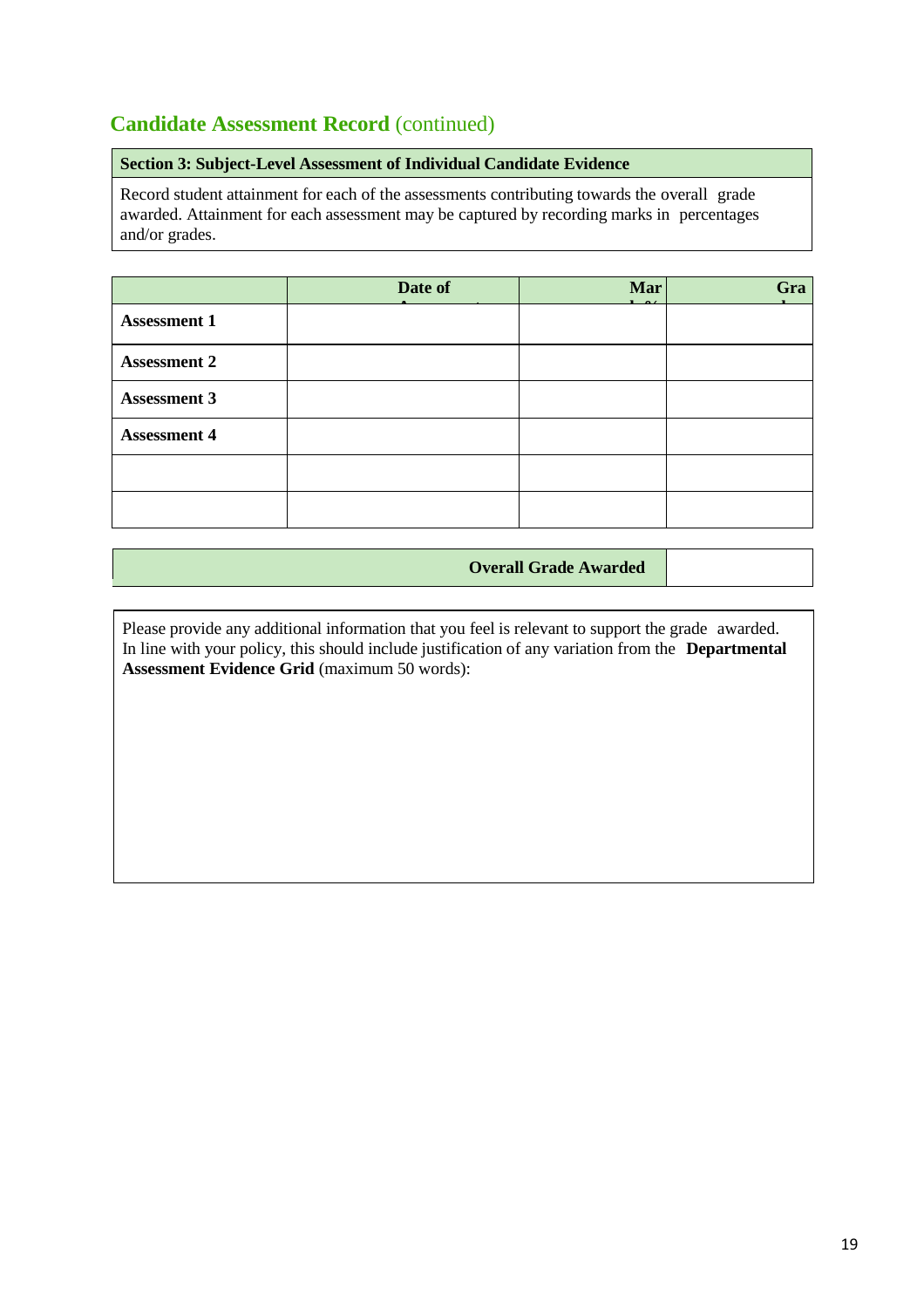## **Candidate Assessment Record** (continued)

| <b>Section 4: Teacher Checklist</b><br>Please indicate that you have complied with the conditions outlined below (Y/N). For Conditions 3 and<br>4, indicate Y, N or N/A. |                                                                                                                                                                                                                                                         |  |  |
|--------------------------------------------------------------------------------------------------------------------------------------------------------------------------|---------------------------------------------------------------------------------------------------------------------------------------------------------------------------------------------------------------------------------------------------------|--|--|
|                                                                                                                                                                          | <b>Compliance conditions</b>                                                                                                                                                                                                                            |  |  |
| 1.                                                                                                                                                                       | The grade for the candidate has been determined on the basis of the evidence produced by<br>the candidate and available to me.                                                                                                                          |  |  |
|                                                                                                                                                                          | 2. The grade awarded has been determined using only the evidence detailed in the<br>Departmental Assessment Evidence Grid. Justification for the need to use any alternative<br>evidence has been provided in Section 3, as per centre policy.          |  |  |
| 3.                                                                                                                                                                       | Where applicable, the candidate was given their approved access arrangements while<br>producing the evidence contributing to the final grade, and the access arrangements have<br>been documented.                                                      |  |  |
| 4.                                                                                                                                                                       | Where applicable, special consideration was given to the candidate according to the JCQ<br>Special Consideration Guidance, if they were disadvantaged when producing their<br>evidence contributing to their final grade, and this has been documented. |  |  |
|                                                                                                                                                                          | 5. Consideration has been given to ensure that judgements are fair, free from bias and<br>compatible with legislative requirements in respect of equality and discrimination.                                                                           |  |  |
| 6.                                                                                                                                                                       | To the best of my knowledge, the assessment evidence used to contribute to the<br>candidate's overall subject grade is the candidate's own work.                                                                                                        |  |  |

| <b>Teacher Signature:</b> |  | Date: |  |
|---------------------------|--|-------|--|
|---------------------------|--|-------|--|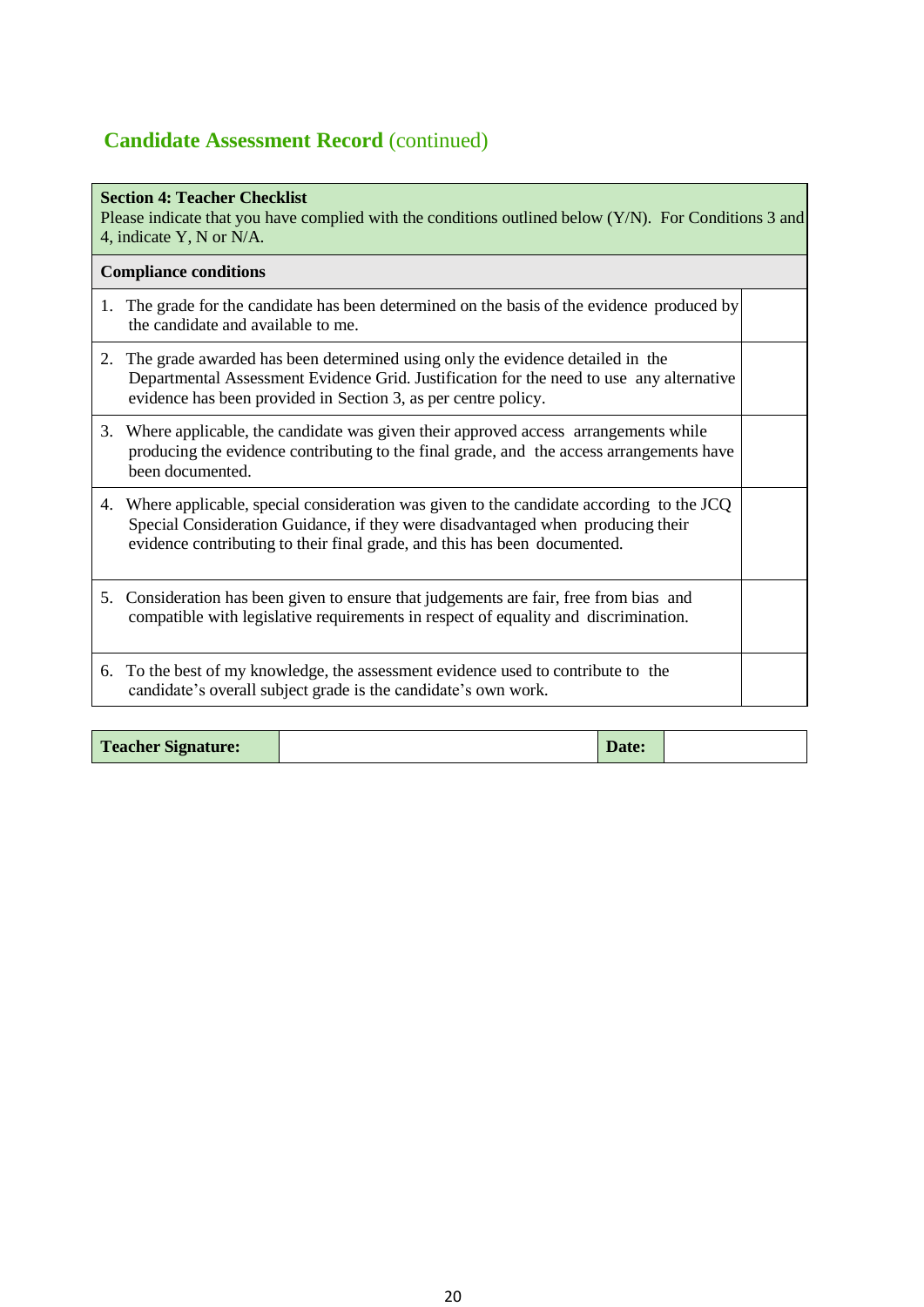#### APPENDIX 4 - **St Malachy's College – Timeline & Stages of Awarding CDGs 2020-21**

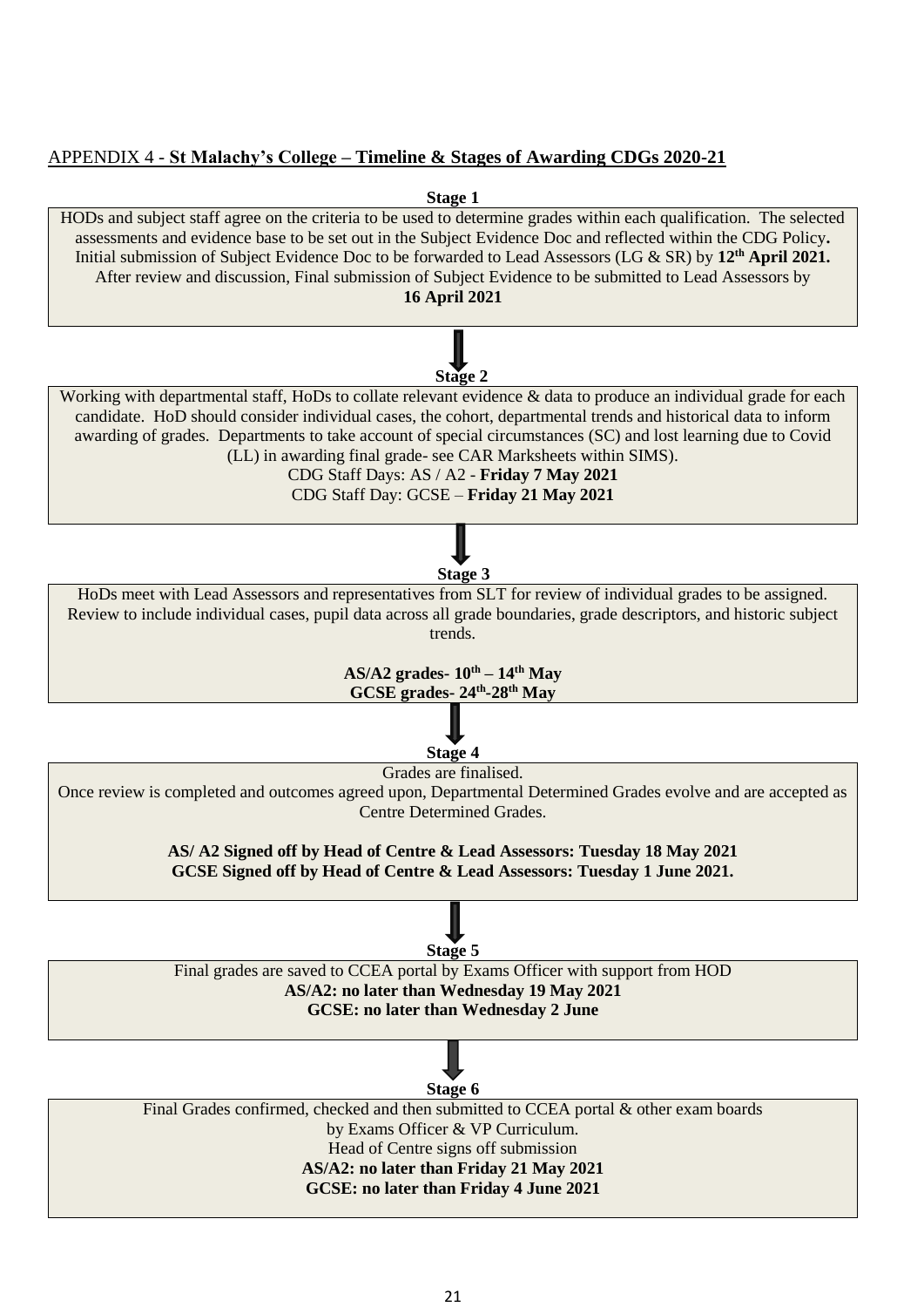#### APPENDIX 5 - **St Malachy's College Evidence Overview for GCSE, AS and A2.**

| <b>Summer 2021</b>                                    | OVERVIEW OF $A\angle$ evidence – <b>Teal</b> 14<br><b>Type of Assessment - CCEA</b> |                                                  |                                              |                                        |  |
|-------------------------------------------------------|-------------------------------------------------------------------------------------|--------------------------------------------------|----------------------------------------------|----------------------------------------|--|
| <b>Subject</b>                                        | <b>Evidence 1</b>                                                                   | <b>Evidence 2</b>                                | <b>Evidence 3</b>                            | <b>Reserve</b>                         |  |
| <b>Applied ICT</b><br>(OCR)                           | Coursework<br>Unit 1                                                                | Coursework<br>Unit 12                            | Coursework<br>Unit 43                        | Coursework<br>Unit 2                   |  |
| Art                                                   | A21<br>Coursework Unit<br>(AO1)                                                     | A21<br>Coursework Unit<br>(AO2)                  | A21<br>Coursework Unit<br>(AO3)              | N/A                                    |  |
| <b>Biology</b>                                        | <b>Mock Examinations</b>                                                            | CCEA A.R.                                        | <b>CCEA Past</b><br><b>Paper Questions</b>   |                                        |  |
| <b>Business Studies</b>                               | <b>CCEA A.R</b>                                                                     | <b>Mock Examination</b>                          | CAT <sub>2</sub>                             | CAT <sub>1</sub>                       |  |
| <b>Business Studies</b><br>(at BRA)                   | Track 2<br>Christmas 2020                                                           | Track 3<br>May 2021                              | Track 1<br>Oct 2020                          | (ref BRA CDG<br>Policy)                |  |
| <b>Chemistry</b>                                      | CATs Av Term 1                                                                      | <b>Mock Examination</b>                          | <b>CCEA A.R</b>                              | N/A                                    |  |
| Computing<br>(WJEC)                                   | Coursework<br>(Unit 5)                                                              | <b>Mock Examination</b>                          | April CAT<br>Assessment                      | <b>CAT</b>                             |  |
| Drama (WJEC)                                          | Coursework to include<br>Monologue/Duologue                                         | <b>Mock Examination</b>                          | CATs                                         | N/A                                    |  |
| <b>Economics</b>                                      | CAT <sub>1</sub>                                                                    | <b>Mock Examination</b>                          | <b>CCEA A.R</b>                              | N/A                                    |  |
| <b>Economics WJEC</b><br>(at BRA)                     | Term 1 Class Tests                                                                  | <b>Mock Examination</b><br>Dec 2020              | April/May<br>Assessments                     | (ref BRA CDG<br>Policy)                |  |
| <b>English Literature</b>                             | <b>CCEA A.R</b><br>Shakespeare<br>CAT - CCEA Past<br>Paper                          | <b>Mock Examination</b><br>Poetry                |                                              | Examples of<br>Classwork &<br>Homework |  |
| French                                                | <b>Mock Examination</b><br>Unit 1 & 2                                               | <b>Mock Examination</b><br>Unit 3                | <b>CCEA A.R</b>                              | Oral Exam                              |  |
| <b>Further</b><br><b>Mathematics</b><br>AS in Year 14 | CAT <sub>1</sub><br><b>Pure Maths</b>                                               | CAT <sub>2</sub><br><b>CCEA A R</b><br>Mechanics | CAT <sub>2</sub><br><b>Pure Maths</b>        | Examples of<br>Classwork &<br>Homework |  |
| <b>Further</b><br><b>Mathematics A2 in</b><br>1 year  | <b>Mock Examination</b><br>(Pure & Mechanics)                                       | CAT <sub>4</sub><br>CCEA A.R.<br>(Pure)          | CAT <sub>4</sub><br>CCEA A.R.<br>(Mechanics) | Examples of<br>Classwork &<br>Homework |  |
| Geography                                             | <b>Mock Examination</b><br>(Physical)                                               | <b>Mock Examination</b><br>(Human)               | <b>CCEA A.R</b>                              | CATs                                   |  |
| <b>Health and Social</b><br>Care                      | Coursework<br>Supporting the Family                                                 | <b>Mock Examination</b>                          | <b>CCEA A.R</b>                              | CATs                                   |  |
| <b>History</b>                                        | <b>Mock Examination</b>                                                             | CAT <sub>3</sub>                                 | CATs 1&2 Av                                  | Past questions                         |  |

#### **Overview of A2 Evidence – Year 14**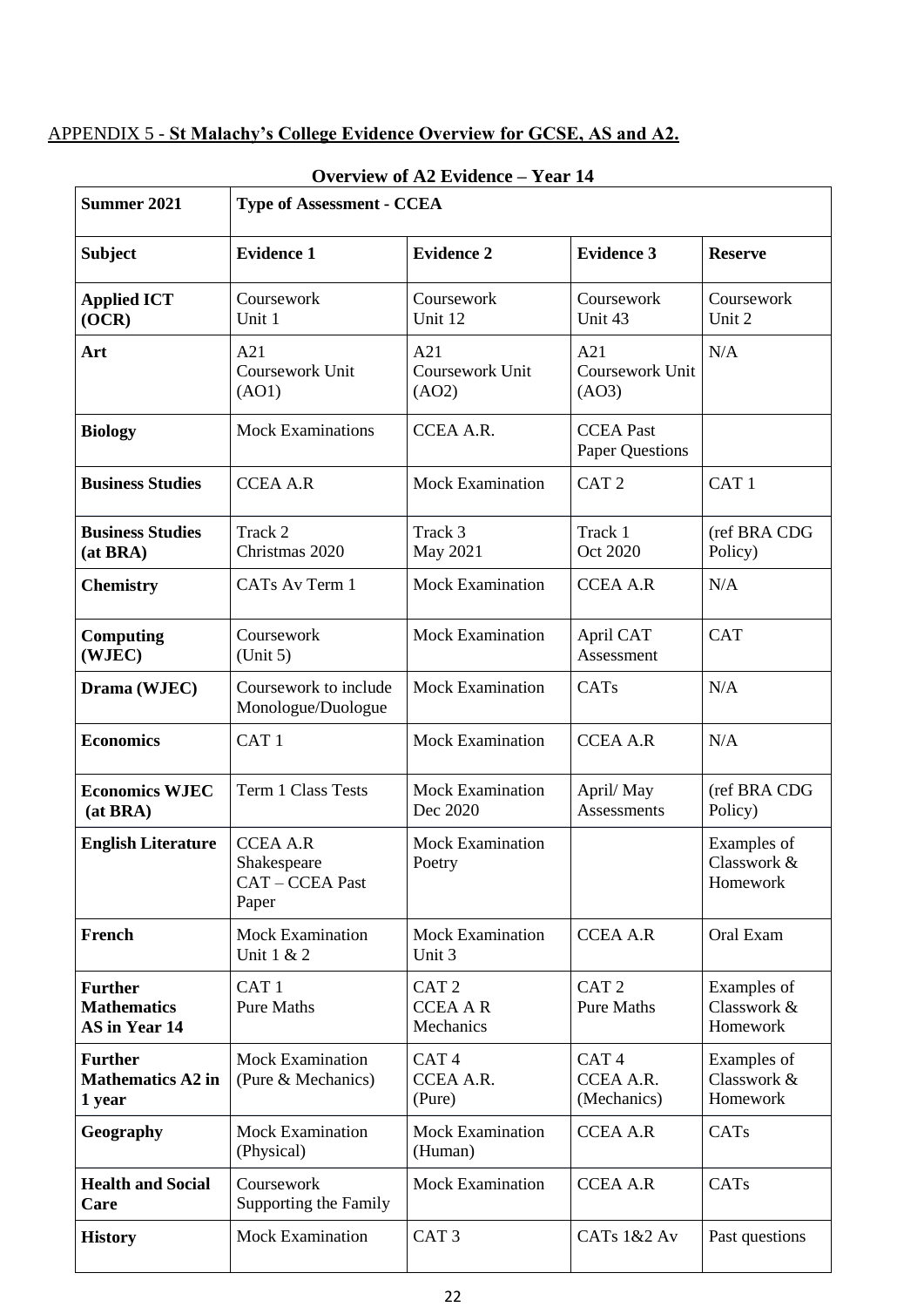| <b>Irish</b>                                                                                                                                                                 | <b>Mock Examination</b><br>(Module 2)                                | <b>Mock Examination</b><br>(Module 3)        | <b>CCEA A.R</b>                                       | CAT Term 1                                |
|------------------------------------------------------------------------------------------------------------------------------------------------------------------------------|----------------------------------------------------------------------|----------------------------------------------|-------------------------------------------------------|-------------------------------------------|
| <b>Journalism</b>                                                                                                                                                            | <b>Mock Examination</b><br>CCEA A.R & Past<br><b>Paper Questions</b> | Coursework                                   |                                                       |                                           |
| <b>Mathematics</b><br>2 year course                                                                                                                                          | <b>Mock Examination</b>                                              | CAT <sub>4</sub>                             | CAT Term 1                                            | Examples of<br>Classwork &<br>Homework    |
|                                                                                                                                                                              | A2 Mathematics - 1 Year course - see AS (Year 13) Evidence Sheet     |                                              |                                                       |                                           |
| <b>Moving Image Art</b>                                                                                                                                                      | <b>Mock Examination</b>                                              | Coursework                                   |                                                       | <b>Filmic Showreel</b>                    |
| <b>Music</b><br>(at BRA and St<br>Malachy's)                                                                                                                                 | <b>CCEA A.R</b>                                                      | <b>Mock Examination</b>                      | Controlled<br>Assessment -<br>Performance<br>(unit 1) | Controlled<br>Assessment -<br>Composition |
| <b>Physics</b>                                                                                                                                                               | CATs Term 1                                                          | <b>Mock Examination</b>                      | <b>CCEA A.R</b>                                       | N/A                                       |
| <b>Politics</b>                                                                                                                                                              | <b>Mock Examination</b>                                              | <b>CCEA A.R</b>                              | <b>CCEA A.R</b>                                       | <b>CAT</b>                                |
| <b>Religious Studies</b>                                                                                                                                                     | <b>Mock Examination</b><br>Paper 1                                   | <b>Mock Examination</b><br>Paper 2           | <b>CCEA A.R</b>                                       | <b>CCEA A.R</b>                           |
| <b>Sociology WJEC</b><br>(at Dominican College<br>Fortwilliam)                                                                                                               | <b>WJEC</b> Internal<br>Assessment 1: Unit 3                         | <b>WJEC</b> Internal<br>Assessment 2: Unit 3 | Mock Exam<br>Unit 4                                   | (See Dominican<br>College CDG<br>Policy)  |
| <b>Spanish</b>                                                                                                                                                               | <b>Mock Examination</b><br>(Unit 2)                                  | <b>CAT</b>                                   | <b>CCEA A.R</b><br>(Unit 2)                           | CATs / Past<br>Papers                     |
| <b>Sports Studies</b>                                                                                                                                                        | <b>Controlled Assessment</b>                                         | <b>Mock Examination</b>                      | <b>CCEA A.R</b>                                       |                                           |
| <b>Technology and</b><br><b>Design</b>                                                                                                                                       | <b>Mock Examination</b>                                              | <b>CAT</b>                                   | <b>CCEA A.R</b>                                       | N/A                                       |
| No CDG being issued – BTEC result based upon coursework pieces submitted<br><b>Travel and</b><br>throughout the two academic years 2019-20, 2020-21<br><b>Tourism (BTEC)</b> |                                                                      |                                              |                                                       |                                           |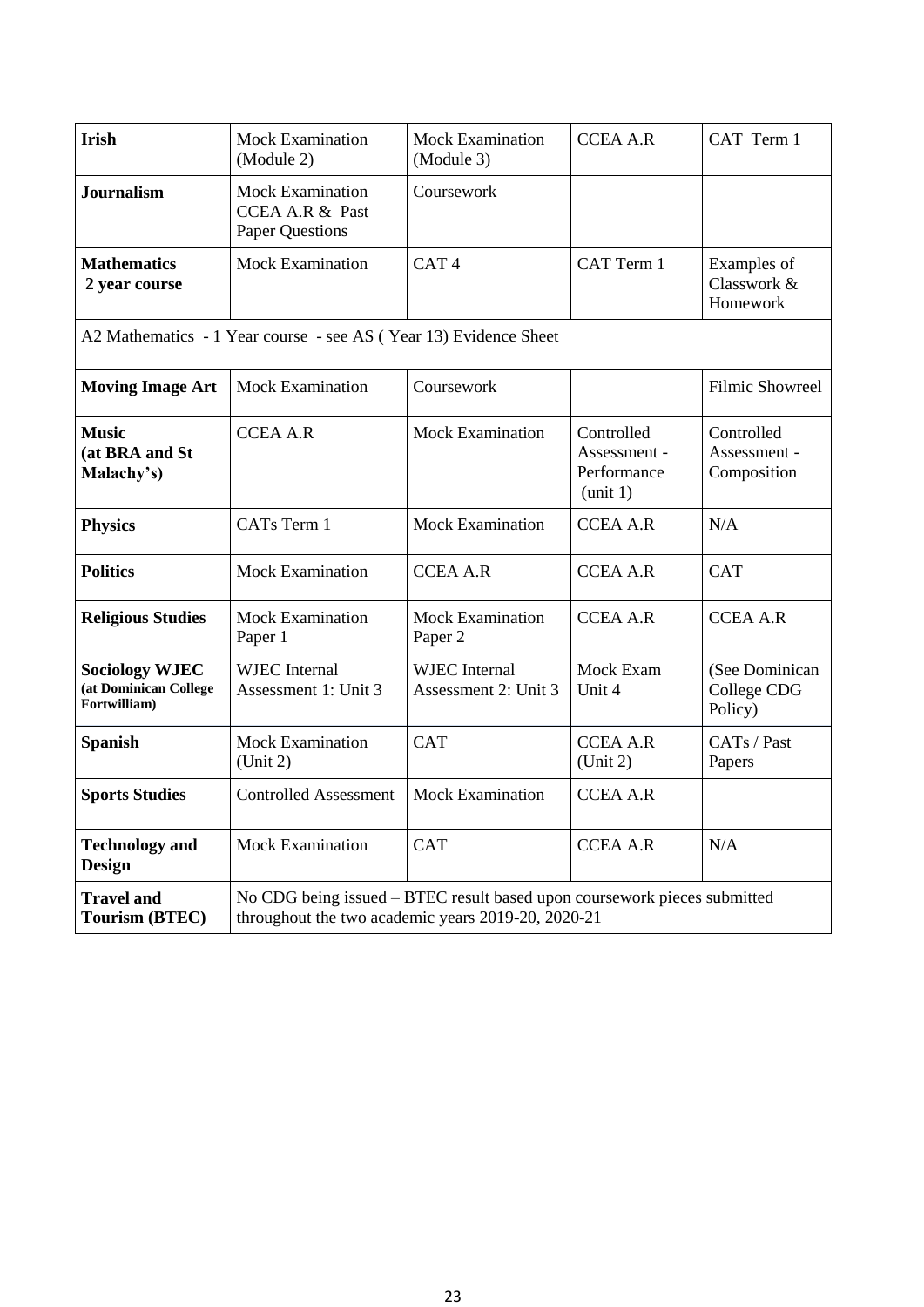| <b>Summer 2021</b>                                        | <b>Type of Assessment - CCEA</b>                                                                        |                                            |                                     |                                          |
|-----------------------------------------------------------|---------------------------------------------------------------------------------------------------------|--------------------------------------------|-------------------------------------|------------------------------------------|
| <b>Subject</b>                                            | <b>Evidence 1</b>                                                                                       | <b>Evidence 2</b>                          | <b>Evidence 3</b>                   | <b>Reserve</b>                           |
| <b>Applied ICT</b>                                        | Coursework<br>Unit 1                                                                                    | Coursework<br>Unit 12                      | Coursework<br>Unit 43               |                                          |
| Art                                                       | Coursework<br>(AO1)                                                                                     | Coursework<br>(AO2)                        | Coursework<br>(AO3)                 | N/A                                      |
| <b>Biology</b>                                            | <b>Mock Examination</b>                                                                                 | CCEA A.R.                                  | <b>CCEA Past Paper</b><br>Questions |                                          |
| <b>Business Studies</b>                                   | <b>CCEA A.R</b>                                                                                         | <b>Mock Examination</b>                    | CAT <sub>2</sub>                    | CAT <sub>1</sub>                         |
| <b>Business Studies</b><br>(at <b>BRA</b> )               | Track 2<br>Dec 2020                                                                                     | Track 3<br>April 2021                      |                                     | (Ref BRA CDG<br>Policy)                  |
| <b>Chemistry</b>                                          | CAT Av. Term 1                                                                                          | <b>Mock Examination</b>                    | <b>CCEA A.R</b>                     | N/A                                      |
| Drama (WJEC)                                              | Group Performance                                                                                       | CAT Av. Term 1                             | Mock Examination                    | N/A                                      |
| <b>English</b>                                            | <b>CCEA Past Papers</b><br>$-($ Poetry $)$<br><b>CCEA A.R</b><br>(Poetry)<br><b>CCEA A.R</b><br>(Drama) | <b>CCEA Past Papers/</b><br>CATs (Prose)   |                                     |                                          |
| <b>Economics</b>                                          | CAT <sub>1</sub>                                                                                        | <b>Mock Examination</b>                    | <b>CCEA A.R</b>                     | N/A                                      |
| <b>Food &amp; Nutrition</b><br><b>Science</b><br>(at BRA) | Track 1<br>(3 Topic Tests)                                                                              | Track 2: Mock<br>Examinations-<br>Dec 2020 | April Assessment                    | (Ref BRA CDG<br>Policy)                  |
| French                                                    | <b>Mock Examination</b><br>(Unit $1 & 2$ )                                                              | <b>Mock Examination</b><br>(Unit 3)        | <b>CCEA A.R</b>                     | Oral Exam                                |
| Geography                                                 | <b>Mock Examination</b><br>(Physical)                                                                   | <b>Mock Examination</b><br>(Human)         | <b>CCEA A.R</b>                     | CATs                                     |
| Geography<br>(at Dominican)                               | Internal<br>Assessment<br>AS2 & AS3                                                                     | Internal assessment<br>AS1                 | <b>CCEA A R</b>                     | (Ref Dominican<br>College CDG<br>Policy) |
| <b>Health and Social</b><br>Care                          | Coursework<br>Communication in<br><b>Care Settings</b>                                                  | <b>Mock Examination</b>                    | <b>CCEA A.R</b>                     | CATs                                     |
| <b>History</b>                                            | <b>Mock Examination</b>                                                                                 | April CAT 3<br>Adapted CCEA AR             | CATs Av. $(1 \& 2)$                 | <b>AS1 Past Paper</b><br>questions       |
| Irish                                                     | CAT Term 1                                                                                              | <b>Mock Examination</b>                    | <b>CCEA A.R</b>                     | N/A                                      |
| <b>Journalism</b>                                         | <b>Mock Examination</b>                                                                                 | Coursework                                 |                                     | Unit 1<br><b>Section A Part</b>          |

#### **Overview of AS Evidence – Year 13**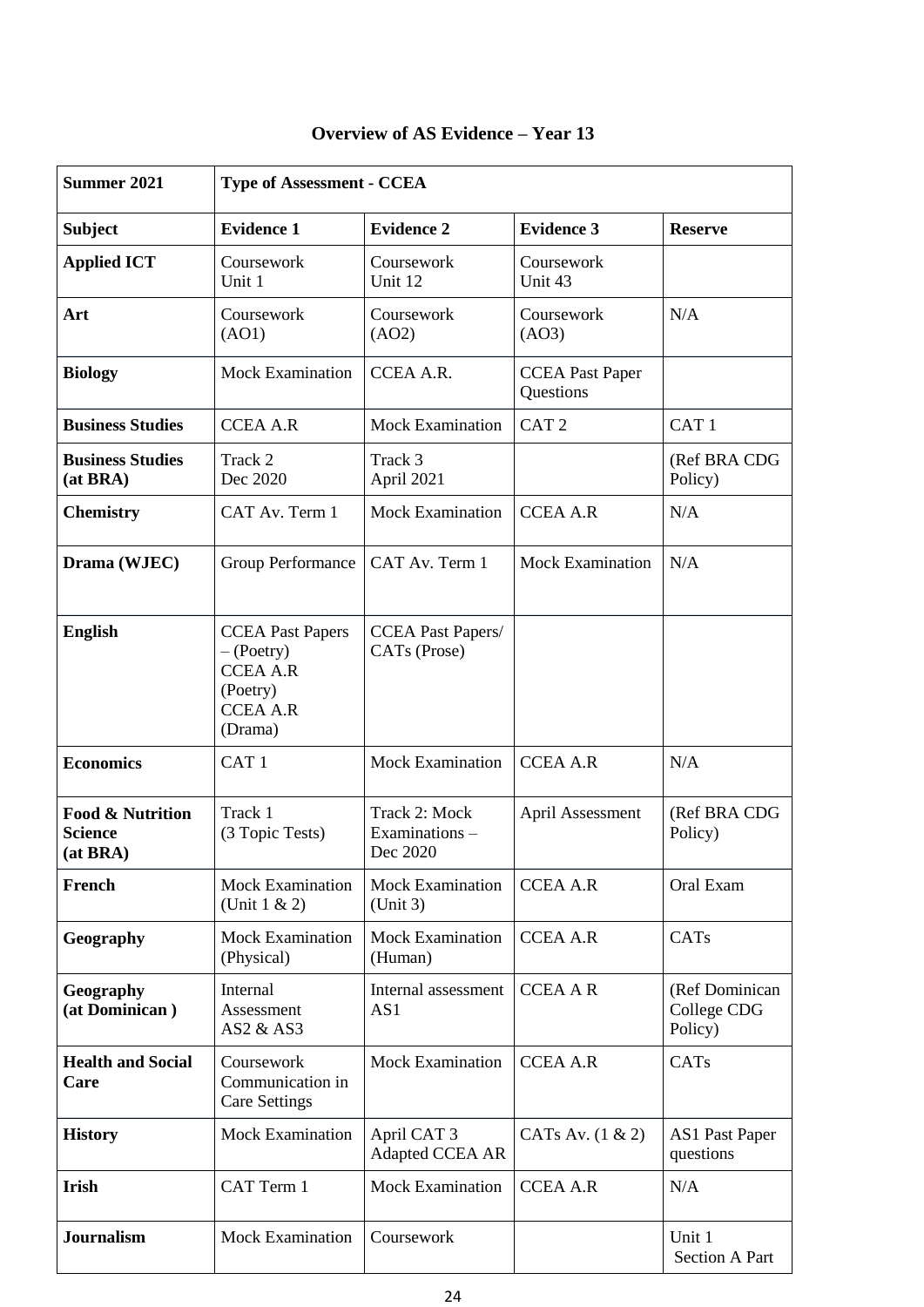|                                            | <b>CCEA A.R &amp; Past</b><br><b>Paper Questions</b> |                                    |                               |                        |  |
|--------------------------------------------|------------------------------------------------------|------------------------------------|-------------------------------|------------------------|--|
| <b>A2 Mathematics</b><br>1 year            | CAT <sub>4</sub>                                     | <b>Mock Examination</b>            | CAT <sub>7</sub><br>CCEA A.R. | N/A                    |  |
| <b>AS Mathematics</b><br>with A2 in 1 Year | <b>Mock Examination</b>                              | CAT <sub>5</sub><br>CCEA A.R.      | CAT 1 & CAT 2                 | N/A                    |  |
| <b>Mathematics</b>                         | <b>Mock Examination</b>                              | CAT <sub>4</sub>                   | CAT <sub>5</sub>              | CAT <sub>1</sub>       |  |
| <b>Moving Image Art</b>                    | <b>Mock Examination</b>                              | Coursework                         |                               | <b>Filmic Showreel</b> |  |
| <b>Music (Edexcel)</b>                     | 2 year course – No AS grade awarded in 2021          |                                    |                               |                        |  |
| <b>Sports Studies</b>                      | Coursework                                           | <b>Mock Examination</b>            | <b>CCEA A.R</b>               |                        |  |
| <b>Physics</b>                             | CAT Av Term 1                                        | <b>Mock Examination</b>            | <b>CCEA A.R</b>               | N/A                    |  |
| <b>Politics</b>                            | <b>Mock Examination</b><br>Unit 1                    | <b>Mock Examination</b><br>Unit 2  | <b>CCEA A.R</b><br>Unit 2     | <b>CAT</b>             |  |
| <b>Religious Studies</b>                   | <b>Mock Examination</b><br>Paper 1                   | <b>Mock Examination</b><br>Paper 2 | <b>CCEA A.R</b>               | <b>CCEA A.R</b>        |  |
| <b>Spanish</b>                             | CAT 1 Term 1                                         | <b>Mock Examination</b><br>Unit 2  | <b>CCEA A.R</b><br>Unit 2     | N/A                    |  |
| <b>Technology and</b><br><b>Design</b>     | <b>Mock Examination</b>                              | <b>CAT</b>                         | <b>CCEA A.R</b>               | N/A                    |  |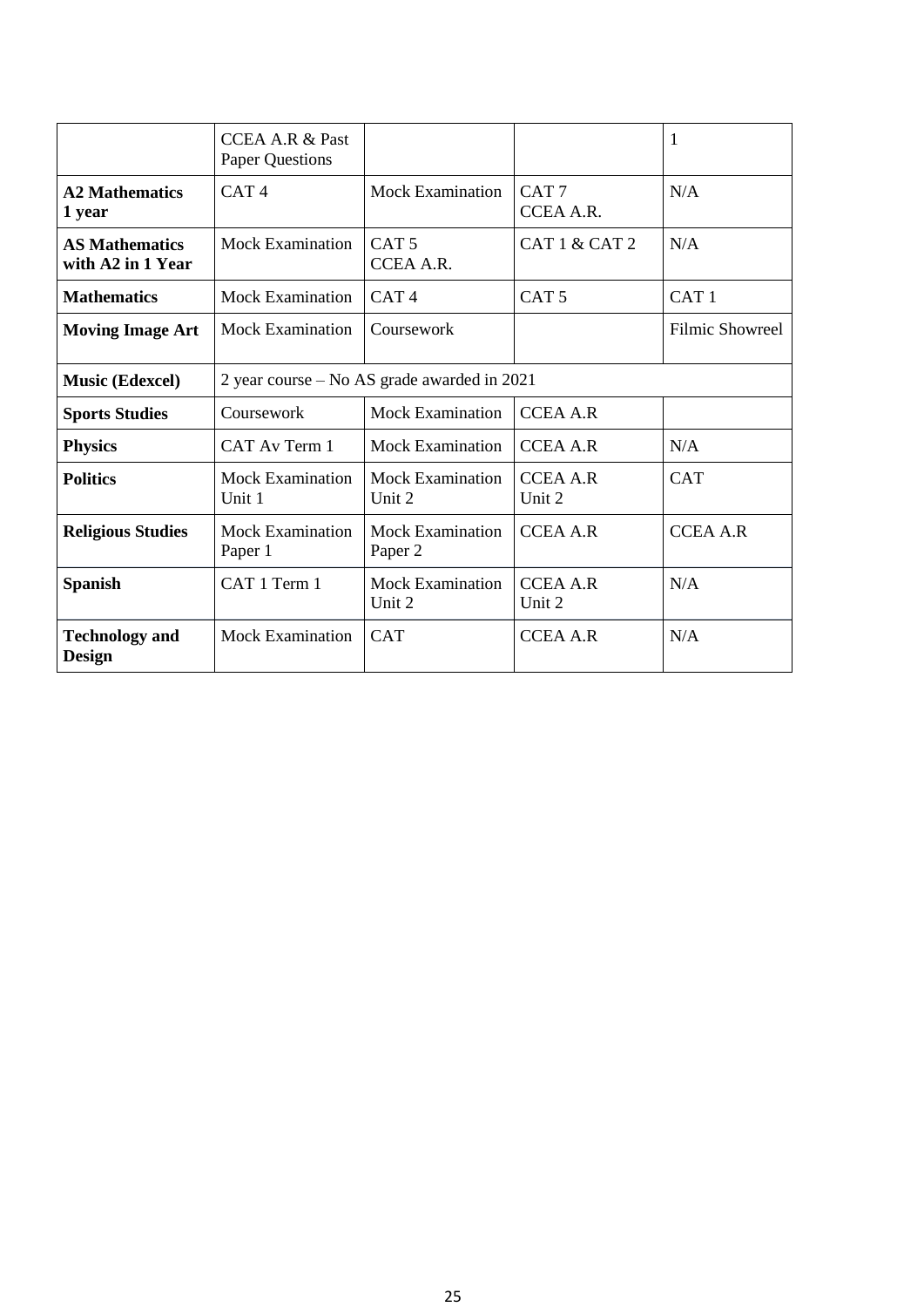| <b>Summer 2021</b>                      | <b>Type of Assessment - CCEA</b>                                    |                                                     |                                                          |                                            |  |
|-----------------------------------------|---------------------------------------------------------------------|-----------------------------------------------------|----------------------------------------------------------|--------------------------------------------|--|
| <b>Department</b>                       | <b>Evidence 1</b>                                                   | <b>Evidence 2</b>                                   | <b>Evidence 3</b>                                        | <b>Reserve</b>                             |  |
| Art                                     | Part A-Students<br>worked on this Unit<br>Part B<br>CCEA -new theme | Found across<br>Component 1                         | Found across<br>Component 1                              | Found across<br>Component 1                |  |
| <b>Biology</b>                          | <b>Mock Examination</b>                                             | <b>CCEA A.R.</b>                                    | <b>CCEA Past Paper</b><br>Questions (Unit 2)<br>and $3)$ | <b>CCEA</b> Past<br><b>Paper Questions</b> |  |
| <b>Chemistry</b>                        | CATs Av. Term 1                                                     | <b>Mock Examination</b>                             | <b>CCEA A.R</b>                                          | N/A                                        |  |
| <b>Computing</b>                        | <b>Mock Examination</b>                                             | CAT <sub>1</sub>                                    | CAT <sub>2</sub>                                         |                                            |  |
| <b>Double Award</b><br><b>Science</b>   | <b>Biology</b><br>Mock Examination &<br>CCEA A.R.                   | Chemistry<br><b>Mock Examination</b><br>& CCEA A.R. | Physics<br>Mock<br>Examination &<br>CCEA A.R.            | CATs<br>(CCEA Past<br>Paper<br>Questions)  |  |
| <b>Drama</b>                            | Monologue/Duologue                                                  | <b>Mock Examination</b>                             | <b>CCEA A.R</b>                                          | CATs                                       |  |
| <b>English Language</b>                 | Controlled<br>Assessment                                            | <b>Mock Examination</b>                             |                                                          | <b>CCEA A.R</b>                            |  |
| <b>English Literature</b>               | Controlled<br>Assessment                                            | <b>CCEA A.R</b>                                     |                                                          |                                            |  |
| Food and<br><b>Nutrition</b>            | Controlled<br>Assessment                                            | <b>Mock Examination</b>                             | <b>CCEA A.R</b>                                          | CATs                                       |  |
| <b>Further</b><br><b>Mathematics</b>    | <b>Mock Examination</b>                                             | CAT <sub>4</sub>                                    | CAT <sub>5</sub>                                         | N/A                                        |  |
| French                                  | CAT <sub>1</sub>                                                    | <b>Mock Examination</b>                             | <b>CCEA A.R</b>                                          | Year 11 Oral                               |  |
| Gaeilge                                 | CAT <sub>1</sub><br>Speaking                                        | <b>Mock Examination</b>                             | <b>CCEA A.R</b><br>Translation                           | N/A                                        |  |
| Geography                               | <b>Mock Examination</b><br>Topic 1                                  | <b>Mock Examination</b><br>Topic 2                  | <b>CCEA A.R</b>                                          | CATs                                       |  |
| <b>History</b>                          | <b>Mock Examination</b>                                             | April CAT 3                                         | CAT Av $(1 \& 2)$                                        | Past Paper<br>questions                    |  |
| Irish                                   | CAT Term 1                                                          | <b>Mock Examination</b>                             | April Assessment<br><b>CCEA PPQ</b>                      | <b>CCEA Past</b><br>Papers                 |  |
| Leisure, Travel<br>and Tourism          | CATs                                                                | <b>Mock Examination</b>                             | <b>CCEA A.R</b>                                          | CATs                                       |  |
| <b>Mathematics Y11</b><br>1 year course | CAT <sub>4</sub><br>Mock 2<br><b>CCEA A R</b>                       | CAT <sub>5</sub><br><b>CCEA AR</b>                  | CAT <sub>3</sub><br>Mock 1                               | CAT <sub>1</sub>                           |  |

## **Overview of GCSE Evidence – Year 12, Year 11 Mathematics and Year 10 Irish**